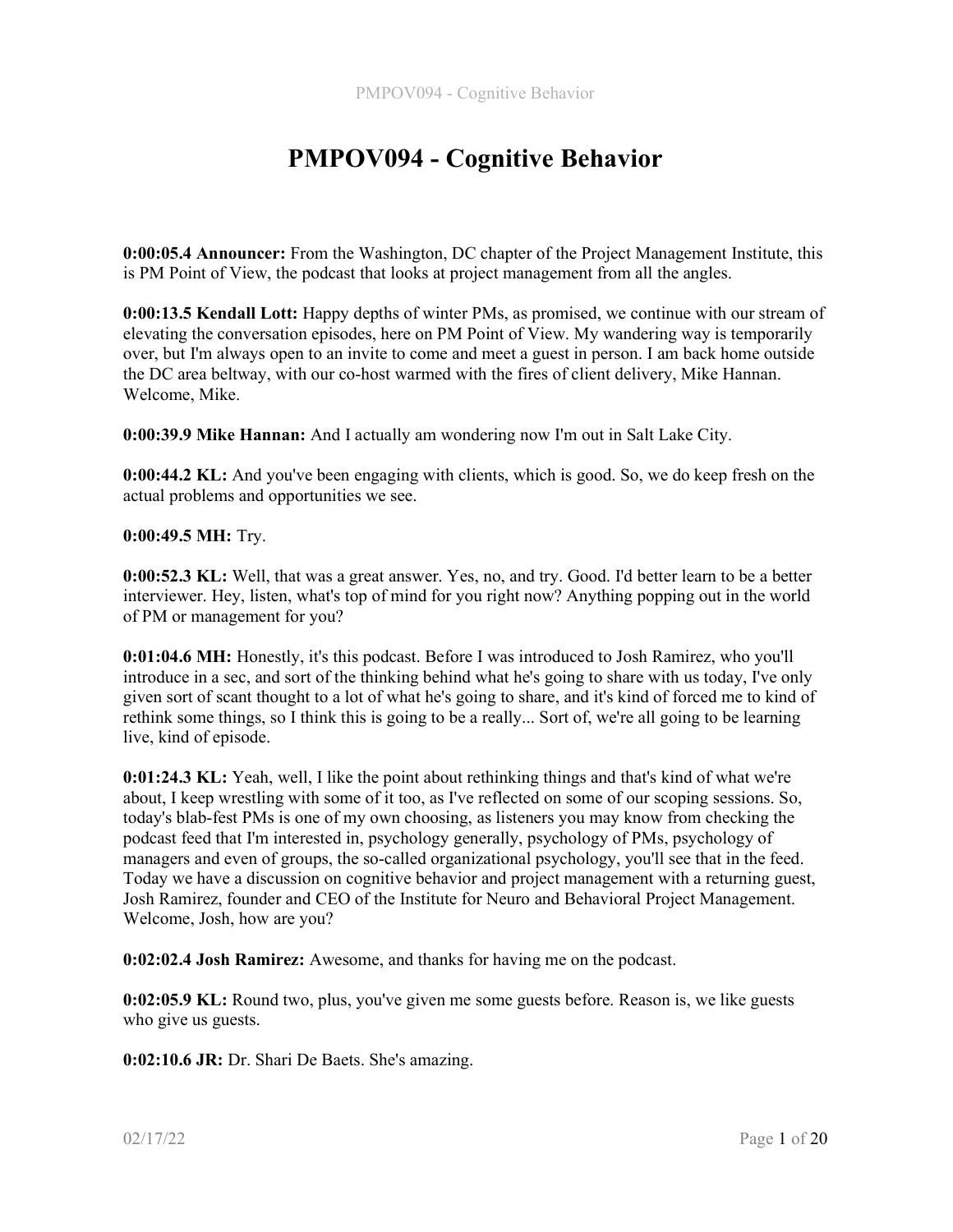0:02:12.5 KL: Yep. And a co-author, as I saw. So, Josh is in with the plan, the NeuralPlan, to be specific. So, Josh, tell us briefly, what's your background? What is the institute? And what is the NeuralPlan?

0:02:26.7 JR: So, background, if I can make it short, I've spent a couple... About a decade and a half in the Department of Energy Complex, mostly mega projects, large projects, environmental projects that type of deal. A lot of time in project controls, and over the last six years, I guess it's been, now almost six years, completed my research, which combined behavioral science with project management, for my PhD, dissertation title was Toward a Theory of Behavioral Project Management.

0:03:04.6 KL: I find that interesting, cause that's toward a theory that it wasn't even established yet. So, you're fairly cutting edge with this stuff, I'd assume, your early days?

0:03:11.3 JR: Yes, definitely early days. And so, we have over the last few years, also established the Institute for Neuro and Behavioral Project Management, and then from there, for the last three years, we have been writing and completed, NeuralPlan, which is behavioral science specifically applied to project planning, forecasting and risk. So, if you think of... If you've ever read the book, Freakonomics or ever heard of the term behavioral economics. For example, this is essentially what... We're doing for project management, what Thaler and Kahneman did for economics, and that is bringing in behavioral science into a technical discipline to redesign it essentially around human cognition.

0:04:03.9 MH: And I love that, by the way, Josh, because the heritage of project management, or least modern project management as we know it, since the 1950s or thereabouts, it was essentially driven by engineers, and it was essentially making a lot of assumptions about... We could just have all these work streams estimated and planned and all merging just like sort of a perfect confluence to yield this desired result, almost like building an assembly line. And there was a heavy emphasis on the physical sciences, if you will. And again, sort of engineering mindset, and I don't think there's as much human behavioral science. Really, I don't know if there was any. [chuckle]

0:04:47.3 JR: Well, and just a quick note on that too, most project management methods don't even use science or have not used evidence-based methods yet, they're mostly just practitioner models, and that's obviously because they didn't have a lot of scientific studies on project management when project management was first created. So, there's some justification there obviously, but, yeah, so behavioral science is new to the field, and just to clarify, because there seems to be often times a stereotype, or shall we say frame of reference, when people hear the word behavioral, they tend to kind of put it in the category of emotional intelligence or leadership or good communication, that includes those things. But we're talking about really the brain and cognition and every aspect of it, from thinking errors, through all of the elements that I mentioned before.

0:05:42.1 KL: Yeah, I saw in your plan, you actually spend some time on neuroscience itself, literally some pictures of the human brain and what parts of the lobes are all working for us. And I think that's underlying part of what you're saying is, is that... Part of this is how we're wired, right?

0:05:57.2 MH: Yes, and it is not unique to one personality or the other, it's not unique to... Cultures or anything like that, it's essentially thinking errors, for example, or cognitive biases are systematic and common in all humans.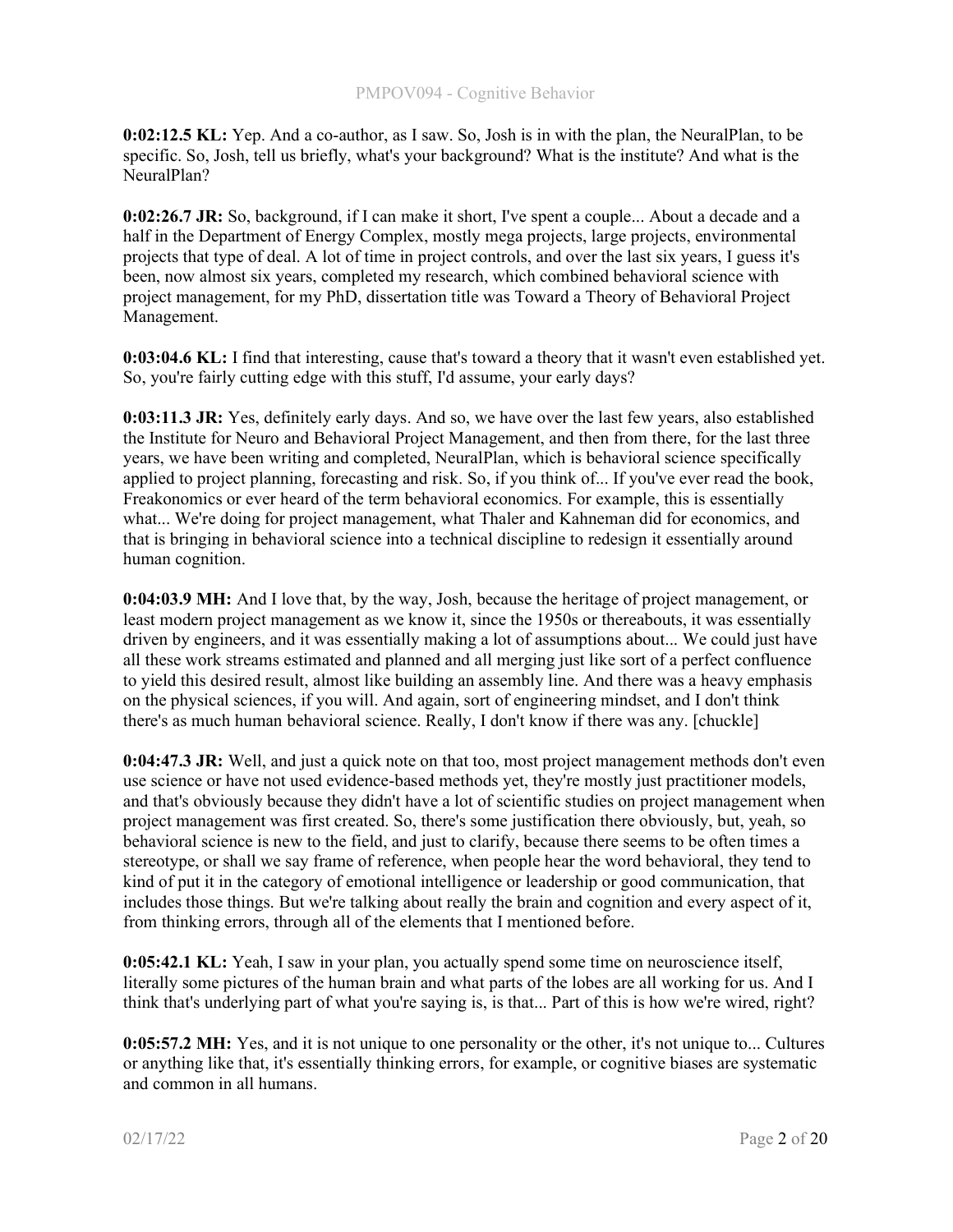0:06:19.8 KL: Yep, and one of the things I like to tip us off in that is your purpose of the NeuralPlan itself, people can read it if they want to go and hit your institute. We'll talk a little bit about that later, but that our temporary endeavors that are being created are projects. We kind of go with that in part, right? And then any of these endeavors, all these projects rely on two parts, a reliable prediction of the completed endeavor, the plan. In my world, I call it PMs are future seers, right? They have to bring order out of the world of chaos, right? So, a reliable prediction of the completed endeavor and then punch line number two, an effective delivery of that predicted outcome.

### 0:07:00.8 JR: Yes.

0:07:00.9 KL: So, it's one thing to guesstimate or plan or predict, forecast, all those words we're gonna use here and get clarity on, and it's another one then to be able to organize human endeavor, human labor to get that, right? Human interactions to get that outcome. So, you're not messing around right at the beginning of the plan and you're like, look, both things are like this, it's got these two elements, and I think your punch line is something along the lines, we can't really count on our brains to tell us exactly what we think we're seeing there or something, what's the point of the cognitive approach to this?

0:07:33.9 JR: Well, first, well, we have to recognize that even if you look at behavioral economics, for example, behavioral economics, when they applied behavioral science to the traditional or technical discipline of economics, what we found in research was that it essentially up-ended the entire technical discipline of economics, because what it did, is it formally recognized through study that human beings are not as rational and straightforward as we think we are, or we'd like to think we are. We all tend to think that, well, I'm the unique and I'm the one exception, right? But unfortunately, there's a lot of different aspects of the brain that keep us from thinking purely rational. And so, let's take time pressure, for example, time pressure physically changes the brain in the striatum, at the base of your brain. And what it does is it turns off... Time pressure turns off the inhibition system and causes us to make faster and premature decisions.

0:08:40.0 JR: And if you think about project management, we are defined by the time constraint. The time constraint is what separates us from operation. So that time constraint is actually changing cognition. So, project management is unique in that way, and that we tend to do more automatic thinking when we're under a time constraint. And therefore, we rely on heuristics and we rely on cognitive biases in order to make those decisions. And so that changes prediction, and everything we do in projects. Well, not everything, but a lot of what we do in projects is prediction base. If you think about planning, if you think about forecasting on a weekly basis after execution has begun, anything that's risk-based, probability-based, anytime we're looking into the future, we're doing some kind of prediction, and the brain is just not very good at that. 50%, half of all projects failed at cost and schedule objective, that's nothing to really cough at. I mean, that's fairly significant, and we do in the order of a little over \$15 to \$20 trillion a year in projects globally, and 70% of project performance comes from human factors, so it's significant.

0:10:01.8 MH: So, Josh, let me take everything you just said and offer a yes, but, and get your take on this. [chuckle] So everything you said makes complete sense to me, and there's things you've thought about for years that I might have only pondered a little bit maybe since meeting you mostly, but even this notion that Kendall started saying, we're supposed to bring order out of chaos, what if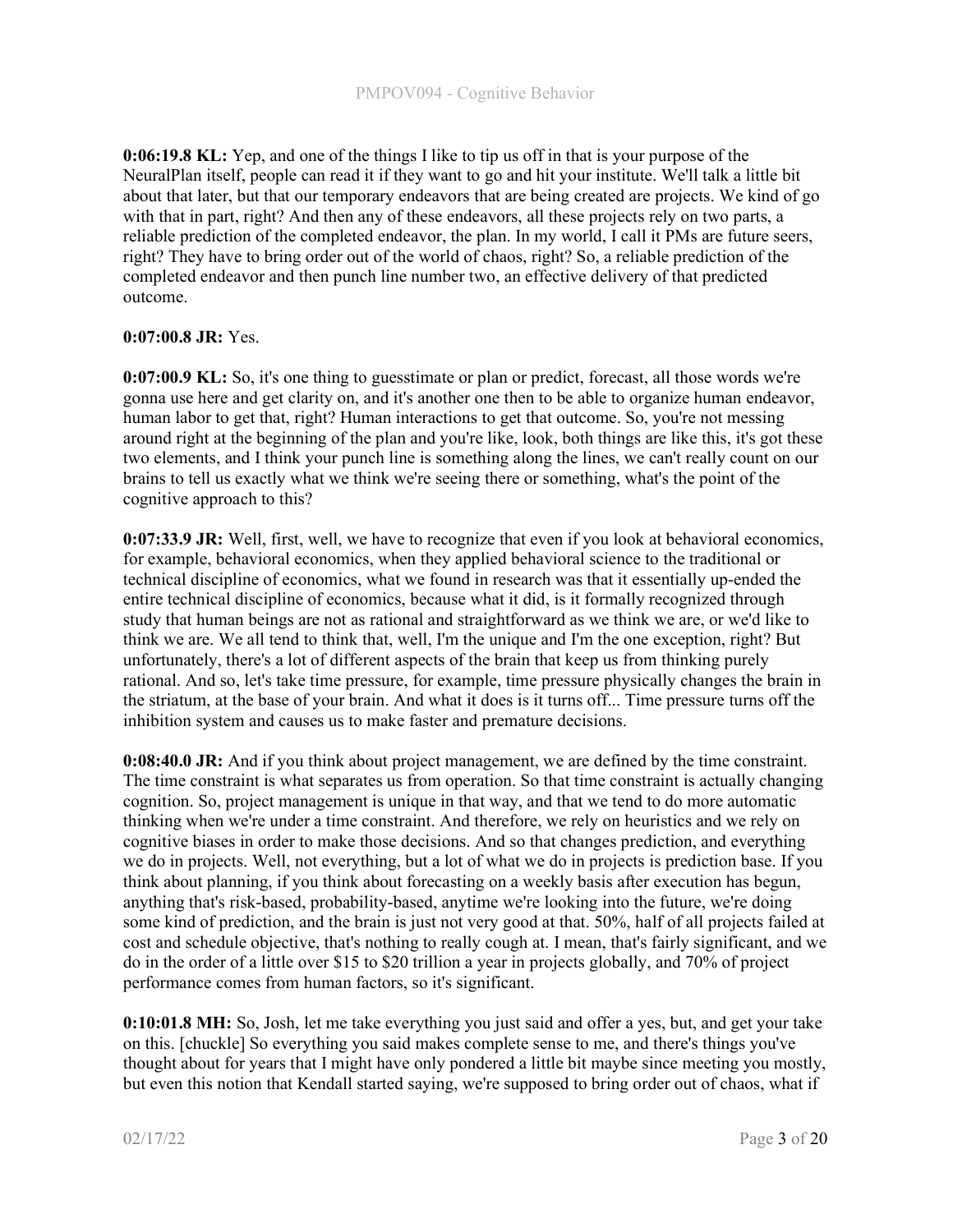the leadership of an organization could set up an environment that's not chaotic? And even when there aren't actual due dates, as some projects, if we deliver it sooner, it's better than if we deliver it later, but it's not like if you deliver it after December 1st, we've lost all the value of having delivered before December 1st. And so, if we have a number of projects that are just follow the sooner is better, but no particular due date that drives any value sensitivity.

0:10:52.3 MH: And we have a stable system set up without putting time pressure on people just saying, sooner is better, let's just get a rhythm going here, let's complete as many projects as we can at the sort of highest cadence of value delivery we can without sacrificing quality or stressing anyone out or burning anyone out or take any shortcuts at all, and just ask everyone to do their level best and take advantage of, I guess, the tribal aspects of human beings that we like being part of a winning team and we like helping each other, and we like it when one little mistake doesn't sink us, we can recover and learn from it and keep going then and have the backs of our organization and all that good stuff. So, what would you say to all that?

0:11:36.3 JR: Well, my first question is, is do all the humans on your team have brains?

### 0:11:42.0 MH: Yes.

[laughter]

### 0:11:43.8 JR: Okay.

[laughter]

0:11:45.5 MH: But brains without time pressure, that's, I guess the crux of my question. Free to execute, maybe deliver value.

0:11:49.8 JR: Okay, so you're still... So, we... Yeah, regardless of whether we have time pressure, we're still in system one, the automatic mode, 95% of the day, regardless of time pressure. So, system one is the automatic system in your brain and essentially if anyone's read the book, Thinking Fast and Slow, it goes more into depth into that. But system one causes us to make automatic decisions without thinking through them, exposes us to more risk, we have more thinking errors, etcetera. So, if that is higher under time pressure and not as high under lower time pressure, however, we're still... We still rely on that mode, 95% of the day. So even if you reduce the time pressure, you're still going to have the issue and...

#### 0:12:44.3 MH: 95%.

[chuckle]

0:12:46.0 JR: Yeah, right. And so... So, heuristics and biases are going to be especially prevalent under time pressure, but even if you don't have time pressure, you still have the brain seeing, potentially seeing the wrong information from framing, not having the energy to find the right information due to decision fatigue. The brain changing information to the way it wants to see it based on social pressure or trying to conform, under-processing information based on a high cognitive load, for example, we may fear certain information from low psychological safety, and so...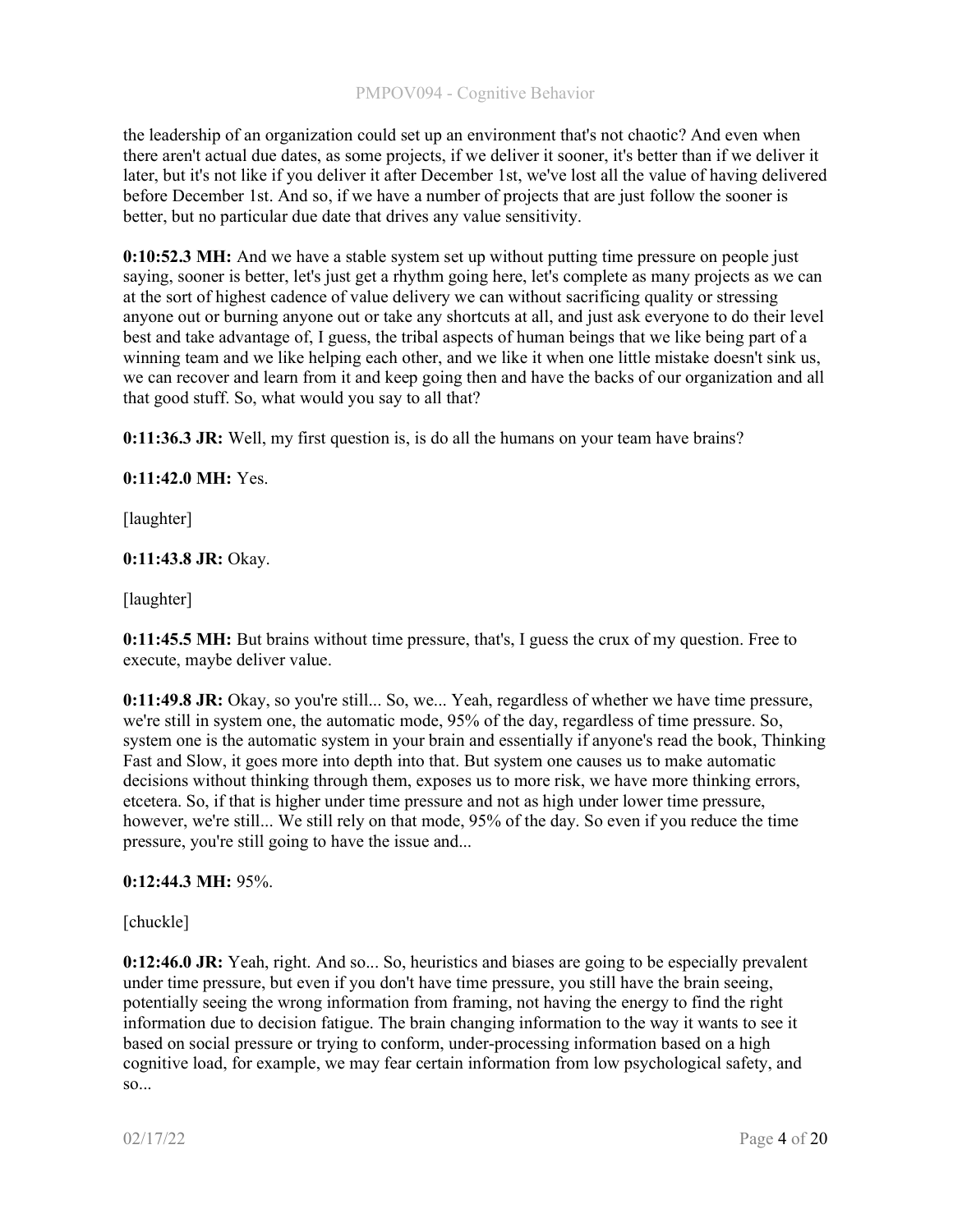0:13:26.7 JR: These are just a few examples. So, take away the time pressure, you still have all the other issues that... The time pressure, what it does is...

0:13:33.4 MH: I like where we're going with this, because...

0:13:35.5 JR: But the time pressure...

0:13:35.7 MH: Sorry. Go ahead.

0:13:35.8 JR: Oh, go ahead. I was just going to say the time pressure becomes like a moderator of those things, and so it's like a filter, right. So, if you're pouring in data through this time pressure filter, all of those other things are going to be increasing in orders of magnitude.

0:13:52.3 MH: So, this is getting more interesting to me now because it seems like the last three or four years in particular, lots of interesting research and books that actually make real good sense have come out on psychological safety and how to provide it, how to provide more of it. And this notion of, that's your deadline, you better deliver or else that's sort of the opposite of psychological safety, but this notion of, hey, we've created an environment for you to succeed here, we've given you freedom to experiment even when those experiments fail. Maybe we can't eliminate all... What's the opposite of psychological safety, psychological risk? Maybe we can't provide a 100% safety, but it seems like, again, for the leaders that understand how to create high-performing environments, we can take away a lot of the time pressure, perhaps we can provide a lot more psychological safety, and there's probably a half dozen other things we could do, and I imagine that's where you're going to lead us in this discussion today?

0:14:54.2 JR: Oh yeah.

0:14:55.0 MH: There's... What can we do about it?

0:14:57.3 JR: Yeah, there's lots of things we can start doing about it. Yep.

0:15:00.3 KL: Well, let me lay down a little bit more of the framing for ourselves, what I understood your argument to be is, is that there is an element, people have brains, therefore, this is happening and there's science behind this, this is actually at a physical level, and then that drives how we set up for our cognition, how we choose to act, behave and think, well or think, which leads to the other problems. Mike, I liked your point about, what if we actually had really good organizations that we were really set up to be effective, also as you were going through your list, I was like, Yes, please show me that organization that would be beautiful, or as Hemingway said, "Wouldn't it be pretty to think so?"

0:15:38.1 MH: It's how I make a living helping organizations get to that.

0:15:41.2 KL: Well, getting towards it.

0:15:42.1 MH: Yeah, nobody ever get there, right. Cause we are all humans, we all have challenges.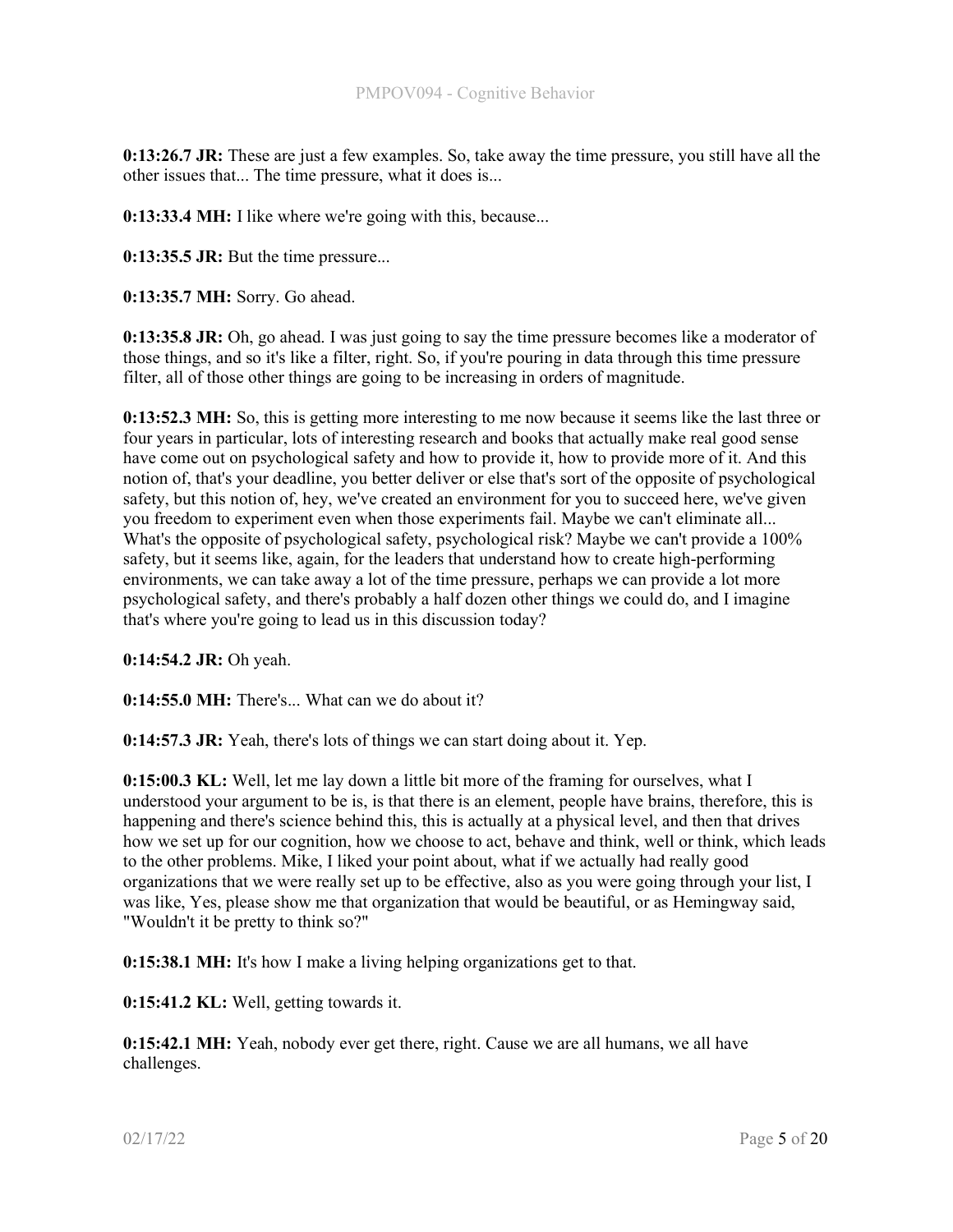0:15:43.2 KL: Yeah. Okay. Listen we... So maybe it does improve. But what I was looking at were the moderators that you were talking about, Josh, and your premise seems to be, this is going to happen, and so there's some things we can do in our PM cycle to solve that. And I do want to get into that in a second, but you did list the nine moderators that you flag in your NeuralPlan, and I was looking at those and what of them is the heuristics. I want to come back to that. The mental shortcuts, Mike. Cause I was pondering what you were arguing earlier when I heard you make this argument, heuristics don't need time pressure and a lack of chaos to be a problem, things like optimism bias, recency bias. You're human, that happens without time pressure, now you have to be aware of it, you have to think it through in the same way that Josh said to you, do your people have brains, I want to say, are they on a team that involves groups of people, kind of definitionally, yes.

0:16:35.5 KL: Well, I'm here to tell you as soon as you put people in aggregation, there's a shift, you want there to be a shift in how people relate and begin to work with each other, there's inherent social pressure in there, now that's not strictly a cognitive bias, but to the extent that you have that it opens the door for these other heuristics. So, I want to link to why we think there's still a problem. Josh, you talked about project management and how it's been framed in the past, and as a PM set of tools, we have the PMBOK doesn't the PMBOK say this 90% of its communication, which we learn how to talk to our peers and the rest of its planning, so why aren't we solving this problem? Where does awareness...

0:17:12.3 JR: Yeah, awareness is one way of mitigating or reducing thinking errors, by the way, but we'll get into that a little bit later. It's anything that has to do with thinking, I think. And there's a lot of things that happen in the execution phase that are not as highly cognitive as the planning phase, for example, because the planning phase... If you think about the planning phase, it is very cognitive-based and we haven't really put as a much attention onto that and don't have the awareness of that and appreciation that we probably should, because if you think about planning, planning is an effort that happens in the brain prior to it ever reaching a spreadsheet, a schedule, a scope statement, etcetera, because the unique thing about projects is projects are unique endeavors for the most part, and even if they aren't unique, we're creating something that still doesn't... It doesn't exist yet.

0:18:19.5 JR: So, let's say you even build 10 houses and all of them are the same... Yeah, you've done the one plan over and over again, but house number 10 still isn't built, so when you plan house number 10, you're still planning something that doesn't exist in physical space. So projects and planning are very much a highly cognitive effort because you have to imagine and you have to think through something that doesn't yet exist, you cannot put it in front of you and say, this project is already created, cause you're about to go create it, so when you're planning, everything is going through cognitive processing, and so when I say anything to do with looking forward, because looking forward is facing something that doesn't yet exist and anything to do with risk, because risk is a probability-based, it may or may not occur. So planning, forecasting, risk, looking forward, those things tend to be more cognitive, heavy-duty cognitive processing than, for example, dealing with an event that's happening right now, during execution phase.

0:19:30.6 KL: So, let's grant that that's true. So that's cool. And we now know we have science that says cognitive biases are happening, twists are happening, what we think we're getting and what we get out of a decision are not the same in our own brains, and that the planning cycle is highly cognitive. So, what is it that we observe or what is the... What is your concern or prediction or observation that PMs trip up over in that phase?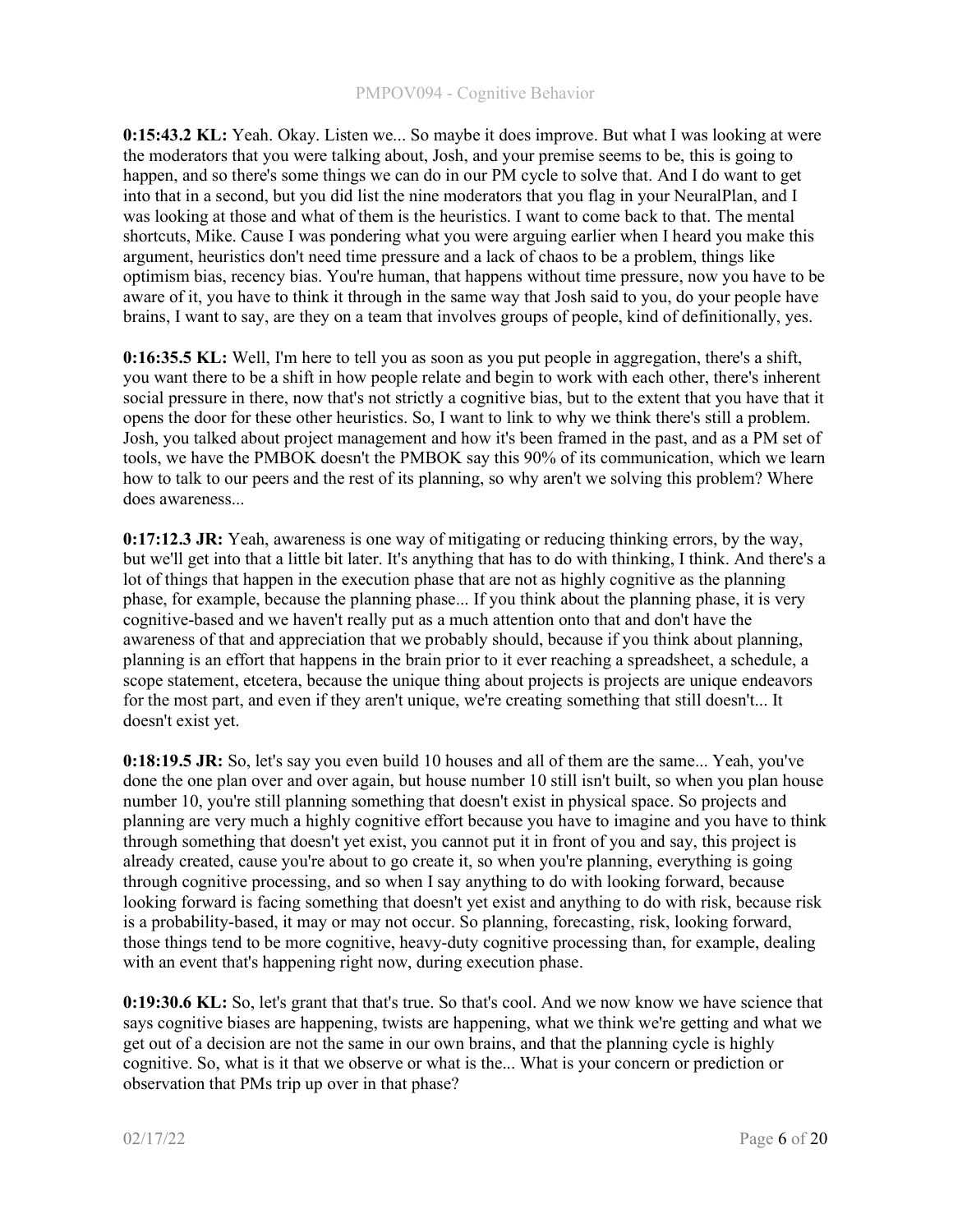0:19:54.2 JR: Well, so...

0:19:55.3 KL: Let's be specific.

0:19:55.5 JR: I'm going to preface this by saying, it depends on are we planning someone else's work, or are we planning our own.

0:20:02.2 KL: That's interesting. Why does that matter?

0:20:05.3 JR: So, if we are planning our own work, we tend to be more rosy lens optimistic, everything is going to work out. If not, even if we don't actually believe it's going to be as rosy, we will still pretend it is as rosy as we can possibly imagine it to be, because it is our work.

0:20:23.2 MH: The happy path.

0:20:24.6 JR: Yeah. Me building my pool out here, I am going to be very optimistic about my pool, because it's in my backyard. But if I go and plan someone else's pool, I may not be optimistic and I may see more risk. So, the caveat is, are we planning our own work or are we planning someone else's work, or is there some kind of incentive attached to planning someone else's work that is attached to us? So, these filters, these kind of filters of who the work belongs to, whether the work is attached to us personally can change how we process the information. And so, for example, things like deliver ignorance and optimism bias may be highly prevalent in our own work, and things like strategic misrepresentation and things like that may be present in when we're dealing with planning someone else's work, for example.

0:21:20.8 MH: Wait, when you say strategic misrepresentation, is that a nice way of saying, setting someone else up to fail?

0:21:27.7 JR: It's really... truth be told, it's basically lying.

0:21:31.9 MH: Yeah. It's kind of where I'm going here. [chuckle]

0:21:33.4 JR: When you're putting together an estimate. Yeah.

0:21:35.7 KL: Now, it's not strictly a cognitive bias. There's actually some paper on this, that that's more of a political bias which happens. And what's interesting is that you see the interplay between those two when that happens, and there's a set-up, there's a cascade that happens once you run into that problem. But continuing on. So, we're... There we're planning, there we are. So, as we're trying to plan schedules or estimates when things happen, what we're seeing is more optimism than we might need.

0:22:01.8 JR: The other big thing is that what we see a lot of times in projects are underperforming projects, which usually means they were optimistic. However, optimistic does not equal optimism bias. And that is one thing that we get kind of mixed up a lot. It's an optimistic output, but it doesn't necessarily mean that optimism bias was present. Could have been strategic misrepresentation, which is associated with social pressure, but... And it could have been optimism bias. But in many cases, it could be a lack of information, it could be that we're under too high a cognitive load, so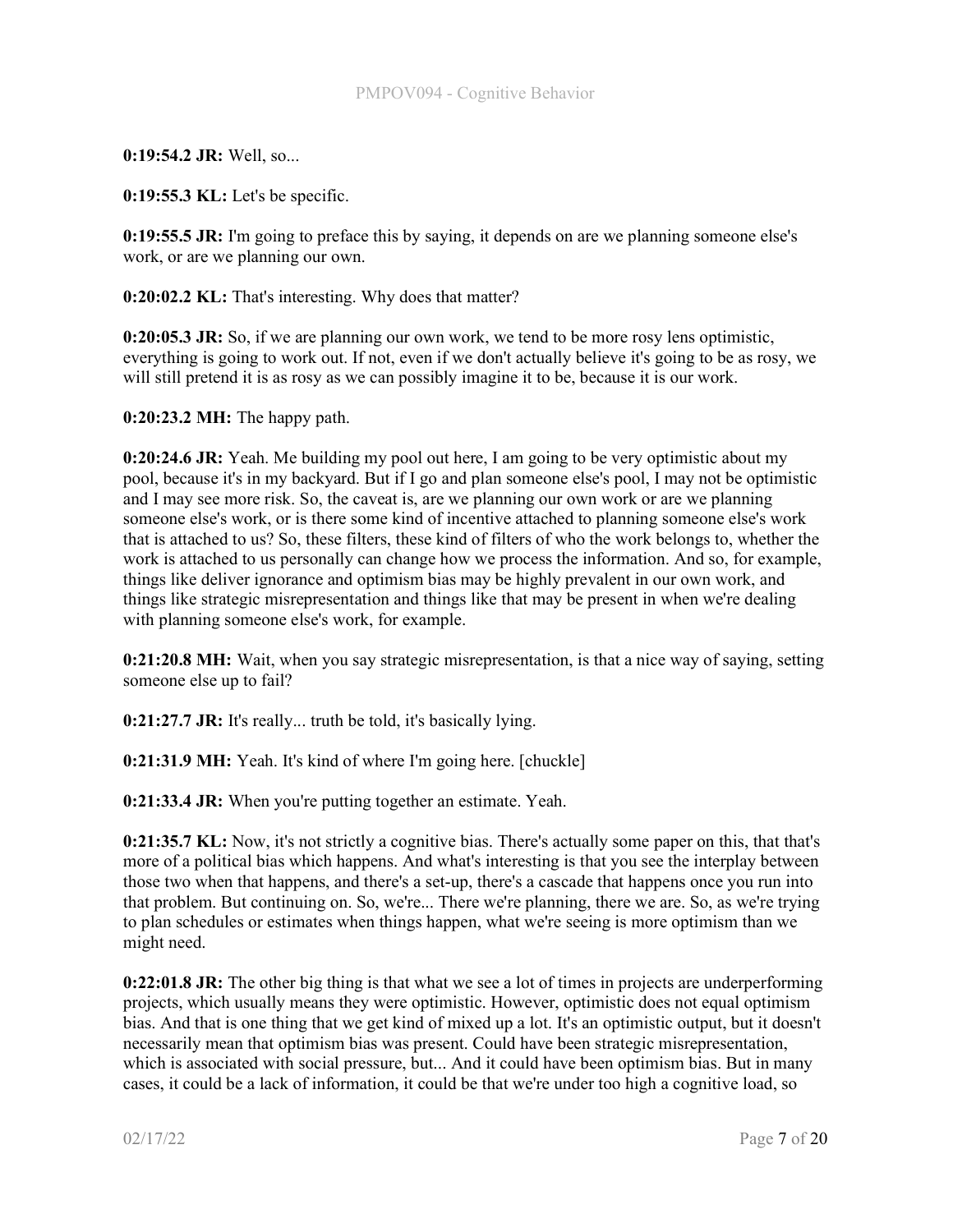we're not seeing all the things that we should, that we're under high decision fatigue. It could be that we're misinformed by heuristics. And so, a lot of optimistic projects are not necessarily due to optimism bias. They're due to a lack of things that would have caused realistic planning.

0:23:02.7 MH: And I think when we spoke last week, earlier this week, Josh, you had said, one of those things is... I forget what you called it, but something about going through obstacles or experiencing obstacles that are similar to the ones you might on the project, and that helps you level-set a bit and remove some of that bias.

0:23:18.4 JR: Yeah. That's one of the solutions, is obstacle identification. So, they found that, in a behavioral study, Dr. Buehler from Canada did... has done a lot of research and studying on behavioral application to planning specifically. And he found that if you asked to identify obstacles prior to estimating the duration of the activity, the duration of the activity ended up being more realistic than optimistic. And so, there are certain things that you can do that really put more realism into your prediction. So, your plans, your forecasts, your risks. And some of these tweaks are basically sometimes just how you ask a question, for example.

0:24:00.9 MH: Interesting.

**0:24:01.4 KL:** Well, take us down that path. How would you improve that one?

0:24:03.3 JR: The obstacle?

0:24:04.5 KL: What would be the execution? Yeah.

0:24:07.1 JR: So, the execution in... For the obstacle identification, that one's very simple. I basically just stated. Prior to estimating your quantities of anything that's going to determine the output of that activity in terms of length of time or quantity of resources, identify the obstacles that are associated with that activity, but it has to be prior to making the estimate. You don't go after, you don't say, oh, this activity is going to take ten days, and then go back and say, well, should we identify the obstacles associated with that? No. You've just... you bypassed it. You missed the mark. A lot of solutions in what we call behavioral project planning or planning based on behavioral science is a lot of the solutions are based in getting the sequence right because of the way the brain works. And a quick aside on obstacle identification. I often get the question, why not just identify risk? Because we're already doing that. So why are you going to add this, go identify obstacles?

0:25:09.2 MH: I was actually thinking that. [chuckle]

0:25:11.6 JR: Yeah. And most people do. And there's a very simple answer to that. Risk is something that may or may not occur. It's a bad thing in many cases, or an opportunity. But risk is something that may or may not occur. An obstacle will occur. If you think about an obstacle course, you have to get over the obstacles in order to get to the milestone. And the risk may be, well, you've fallen, bump your knee or something, you need a band aid. So, the problem is is that risk identification changes cognition, because if I ask you, Will something go wrong on your project? What's the risk of failing? Because risk and something going wrong on your project is going to induce cognitive dissonance in you and make you potentially uncomfortable. It may or may not, but in many cases it does.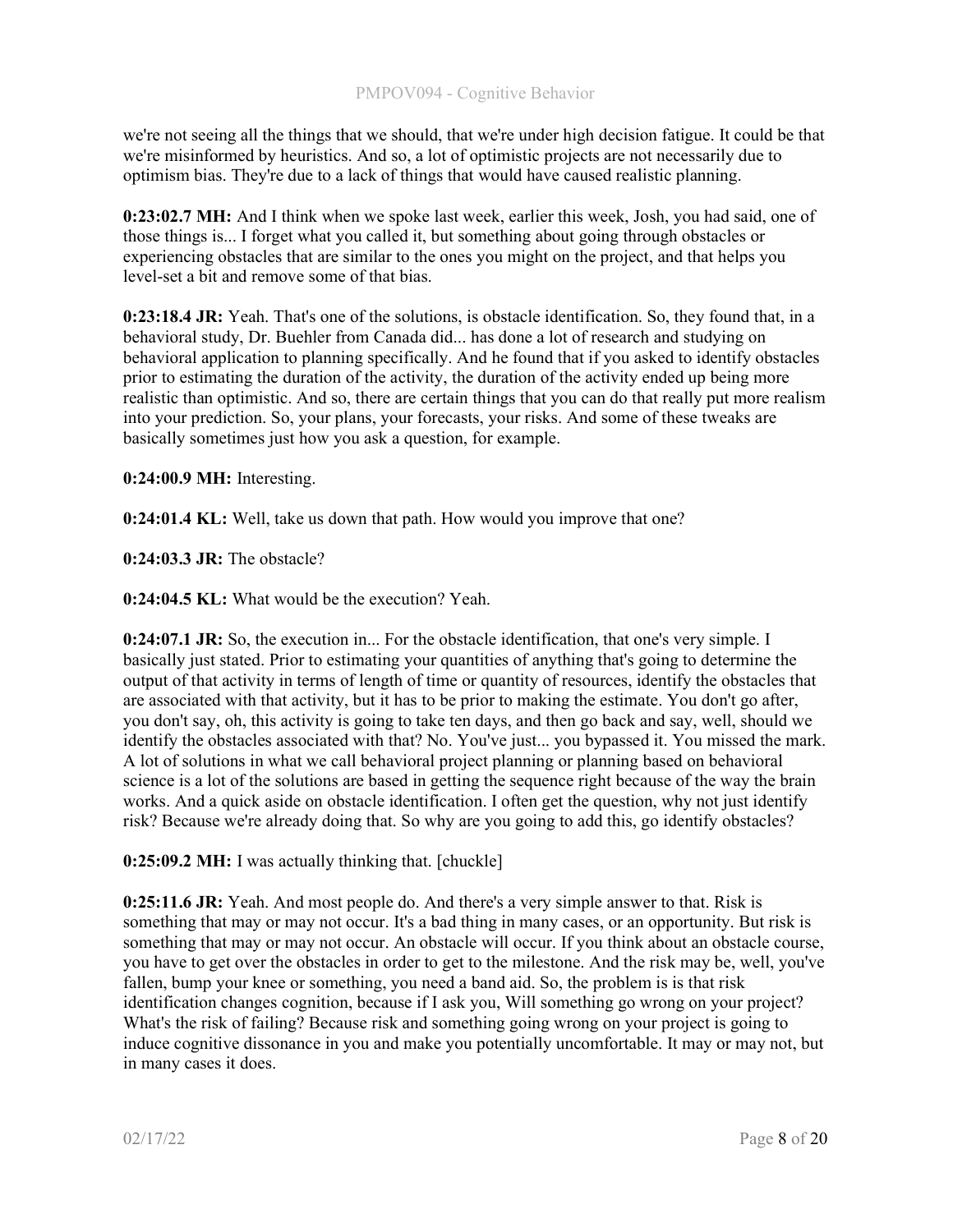0:26:04.1 JR: You may say, well, yeah, that's a risk, but I think we're probably going to be okay, so we scratch it from the risk register, or we sign... assign a low probability to it, or we don't put in a mitigating strategy. The difference with an obstacle is when I ask you about obstacle, I'm asking you which things will occur, and you don't have an out, right? So, I have to get over this obstacle to get to the milestone. It's not as threatening as the risk is, and so... and the other thing too, is you can also go forward and identify activities that may represent those obstacles if you feel they're... It's necessary. And so, the difference between a risk and an obstacle is so large, because if I ask about the obstacle, it's safer, and it's something that will occur. If I ask about a risk, I'm potentially introducing some cognitive dissonance, and you may reject that, kind of put the blinders on, say, oh, it's not going to happen to me. And then it doesn't get counted, it doesn't get mitigated. And so, there's some big differences there.

0:27:05.4 KL: Give us another example of a sequencing thing, I'm intrigued by this sequencing question you've said. You said so much of it is about sequencing. Because that's what we do, right? We get a team ready, and it's going to go through the milestones about a project, which itself then creates milestones. There's this process, process is sequence. What else? I'm fascinated by slapping those obstacles in front. What else you got on sequencing?

 $0:27:28.6$  JR: So, the anchoring effect is when we see or hear a number for example, we become anchored to that number. So, if let's say I walk into the planning room, the War Room, I call it, we used to call it the War Room. Walk into the War Room to do a planning session, and you lay down a bunch of activities, and you say, well, this one's going to take 10 days, five days and five days. Now, if I go and try to go back and say, well, how long do we really think it's going to take? Your brain is anchored to that 10, five and five already. And so, what they've done is they've found that in experiments, even when they ask people in advance or tell them in advance that they're about to be anchored, they still couldn't mitigate the anchoring effect. And so, it's best to avoid anchors altogether, in which case the sequence becomes important in that when you create the plan, you create it in such a way that there are no anchors laid out in advance.

0:28:22.4 JR: And so, for example I would bring in any kind of quality impacts and determine quality impacts before I would ever estimate a duration. Because if I estimate the duration and then go back to change, look at the quality parameters, my brain is going to want to stick with what I already have versus once I put the quality inputs in, it may change the estimate. So, the whole sequence, risk should always be done prior to estimating any types of durations or quantities of resources. Why? Because something could change once we start looking at risk. And so, a lot of times risk is an afterthought, and we're like, well, we've done the plan, but oh, we probably should do some risk analysis and add it to the risk register before we close it up. No, no, no, no, no, no, do your risk prior to any kind of predictions of quantities and... Resource quantities in time.

0:29:16.9 MH: So, Josh, a lot of what I've heard you talk about is the problem of the over optimistic PM, whether that optimism bias or not having gone through the obstacle exercise or what have you. But I imagine you've seen the opposite, where especially those of us who are grizzled enough and been around long enough and felt the punishments enough times from missing dates and stuff, that we are the opposite, where we put in... We sandbag so much. And I know that has a negative connotation, but I like to say we build protection against our professional reputation being harmed. We're being responsible professionals who want to deliver on our commitments. And in order to do so reliably, which is what you all seem to want me to do, I'm going to give you a sandbagged estimate. But if I were to take that away and provide the psychological safety, for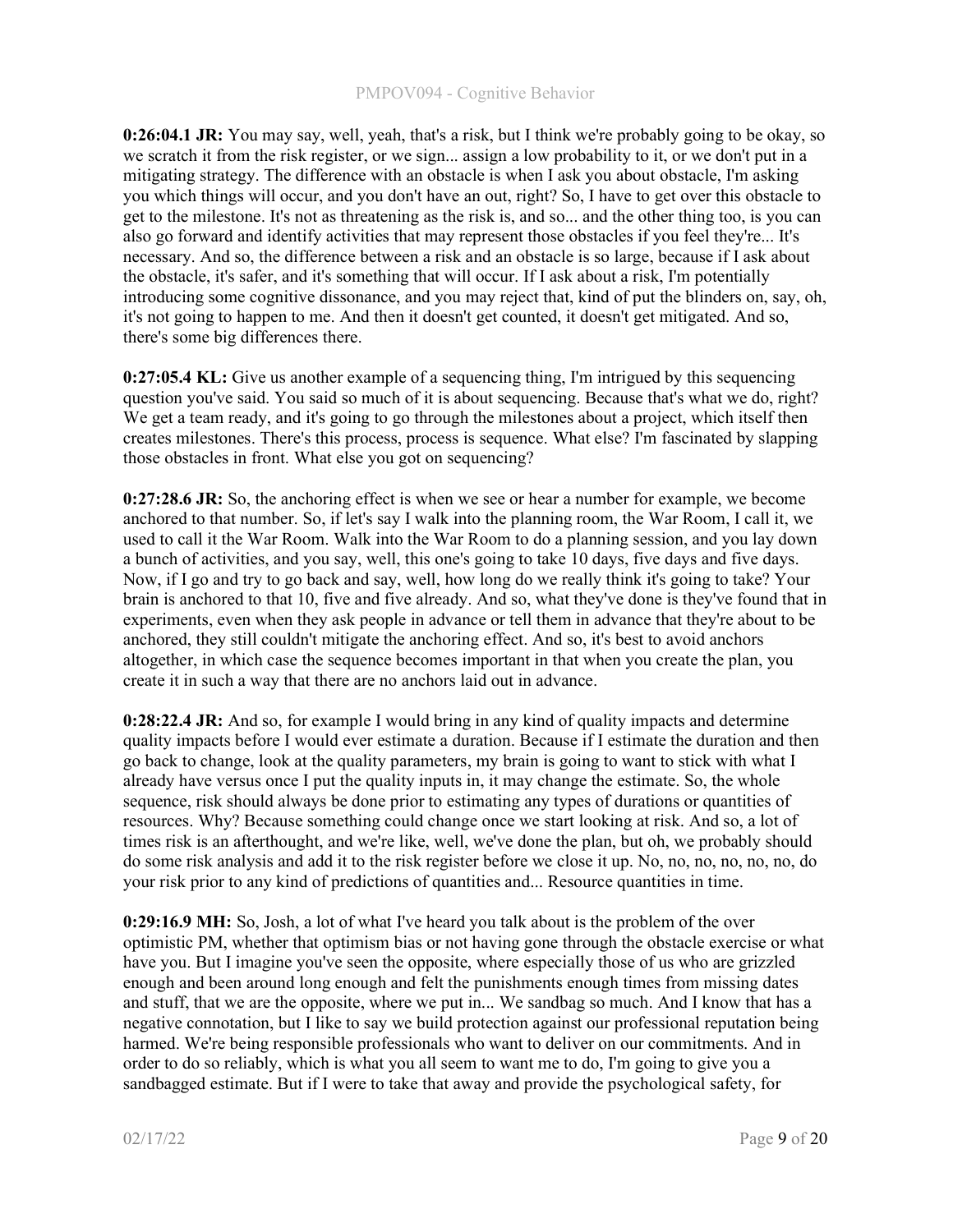example, and just say, Go. And in fact, no, let's not just even say go, let's say, This is your only focus, so right away, we've completely deloaded the entire system, so there...

0:30:18.6 MH: You don't have to juggle three tasks, you don't have a tough choice to make on which stakeholder to disappoint and which one to please, this is your only priority right now, everything you said you needed to get it done right the first time, we've worked with you to make sure you have that in advance. So, we've done everything we can to protect your focus. Like... Sort of like to protect a school teacher's focus, we have a front office taking calls from angry parents, those calls from angry parents will never go to the classroom. But we don't really have those mechanisms in most organizations. It's not advanced management science, every well-run school has done it probably for centuries. But we can do those things and then just say, Go. Let's just see how fast this can be once you have everything you need to get it right the first time, complete focus, protection from distraction and then back stopping if something goes wrong or some impediment pops up, and you need us to help you remove it or something like that. What would you say about teams that are always planning things to take five times longer than they really could, if we just gave them that right environment to just execute with a good flow?

0:31:27.6 JR: So, I've seen pessimistic plans before, obviously, I think we all have. It's... but the... So, the next question is, is in a pessimistic plan, when you sandbag it, why do we continue to have underperforming project?

0:31:44.2 MH: Aha, you're getting to one of my favorite topics, cause even when we have, "more realistic estimates," we still miss them.

0:31:50.4 JR: So, I think there's an answer in here though. Because let's take unpacking for example, which is another found in behavioral studies that if you unpack your activity into smaller pieces to reveal what those smaller components are, then the estimate becomes more realistic. And many of the pessimistic plans that I've seen, there wasn't a lot of unpacking that occurred. It was not like we went through all of these exercises and from that became a sandbagged plan. Typically, it's an average plan, like most plans are. And then we add the sandbags to it. Now, here's what occurs. If you're doing obstacle identification and if you're doing unpacking and if you're creating an estimate in the correct way, I.e., Quantifying your effort and then dividing that over the available resource quantity by day, for example, you're going to come up with a more realistic estimate that also includes reducing pessimism. Why?

0:32:51.2 JR: Because when we say, Oh, here's a 50-day activity. Now, let's go add 20 days because of... I don't want it to come in late. You didn't identify more risk by adding 20 days. You didn't identify more obstacles by adding 20 days. You didn't reveal what shortcuts may be in the plan by adding 20 days. You just added 20 days. And so, the problem with bad planning in general, is that by not uncovering all these things, we can create a pessimistic plan. Because we just lump something at the end of it. But if we're doing planning correctly and using a lot of these methods as well, it's going to reveal the reality of the situation in such a way that there's some places where pessimism can't hide.

0:33:41.1 MH: Okay, that makes sense to me. But what about just the situation that we've got a finely tuned engine. Everything is flowing five times faster than anyone ever thought possible. So, we've had to completely recalibrate our estimates. Because we've actually... We basically cleared the traffic jam. And we're going at full highway speed. And in fact, we even upgraded to some race cars and stopped riding our bicycles, and all the things that we thought was part of our reality.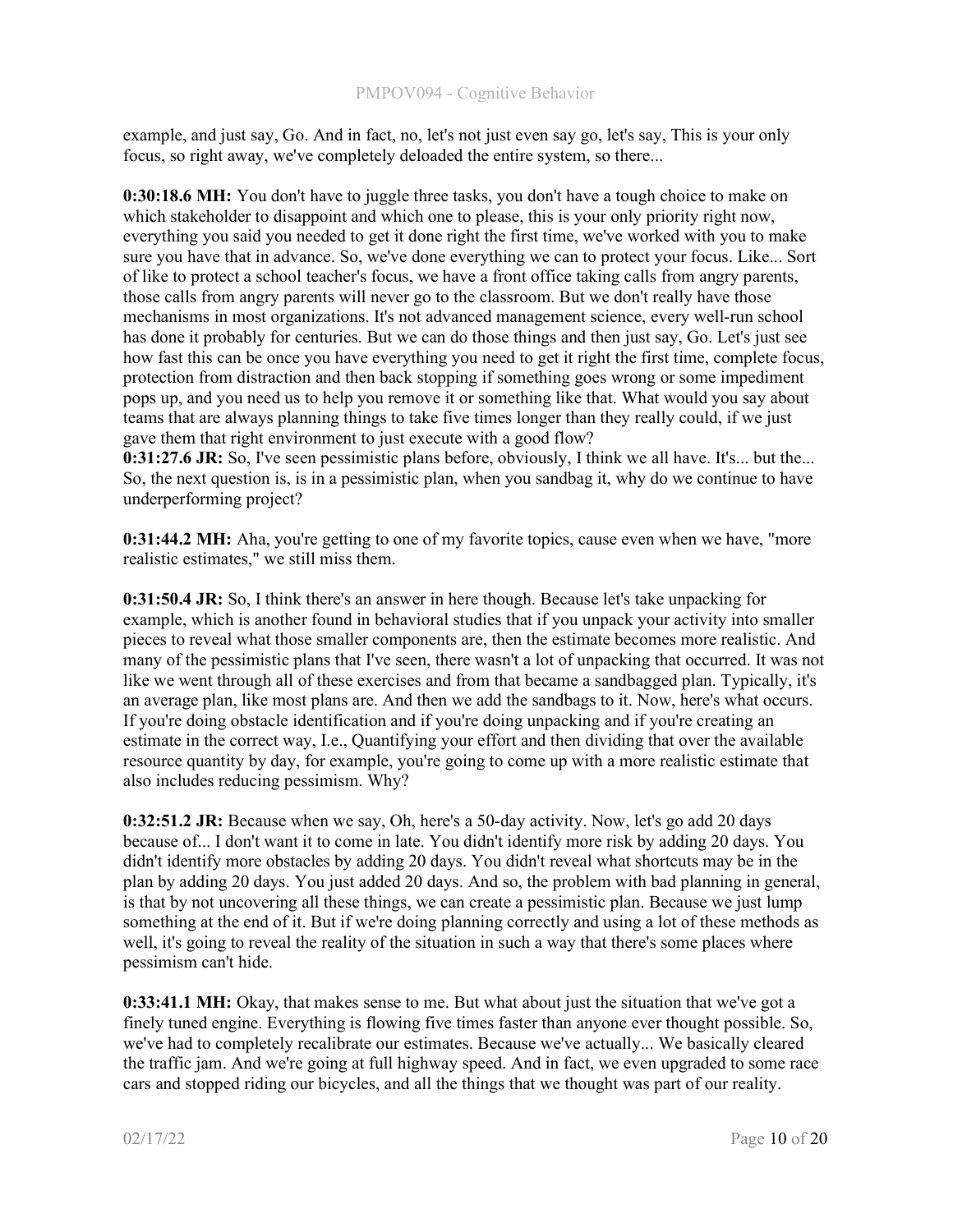Suddenly, we're set up to go much faster. Right? And we're even given driving lessons, before we only knew how to ride a bicycle. [chuckle] And so everything we've done to upgrade the system to promote speed and flow is there. But of course, there's still variability. Where we're talking about the future, we're talking about... No estimate is designed to... In fact, every team that's ever hit their estimates with just a task level estimate or a sprint level estimate, reliably every time is building in safety. Because the real world has normal variation. So, what would you say to the need to accommodate the fact that normal variation exists?

0:34:49.5 JR: Well, I think there's always room for improvement. But I think what you're explaining is a team that has it pretty much well-tuned. Is that what I'm hearing?

0:35:00.3 MH: Yeah. So, if we... I think a lot of times what I've run into is the fallacy that we can estimate perfectly even when we have this excellent fast-running system. And we forget that sometimes just stuff happens.

0:35:14.1 JR: I think by being aware of our own thinking errors, what we do is we reduce the possibility... Well, we reduce the margins of error that occur or will occur. Because even with the most perfect planning system, we'll never get a perfect plan.

0:35:29.8 MH: Yeah, people get sick. People have bad days.

0:35:32.3 JR: Yeah, things happen.

0:35:33.9 KL: Covid happens.

0:35:34.9 JR: Covid happens.

0:35:35.9 MH: Usually when I could do the behind the back pass with perfect synchronicity and somehow this week we're just out of sync.

0:35:41.4 JR: Right. And so, I would say, if your organization is only 15% off right now, what kind of margins could you get if you changed that to 5%? Because I guarantee you that most of us and most of our organizations do not have the level of cognitive awareness in terms of the available science that's out there, just because the project management discipline as it stands right now, has not been utilizing this data. And it's been available for a couple of decades now. And so there's so much out there that we could be using to improve the reliability of our projects. And we're just now scratching the surface. And so even if you have it down already, I would say there's probably another 10% or 15% you could add.

0:36:33.3 MH: So, the point is, there's still a variation. And it's normal, prudent responsible behavior to build in a little extra buffer when, you know... Just because you know that sometimes things happen. So, it's not the sandbagging. It's just sort of the in order... Because things are variable, we have to... and we want to be reliable, we have to have some way to absorb the variability.

0:36:56.3 JR: I would agree, by the way. I think you always need a little bit of safety net. I think that's just wise planning...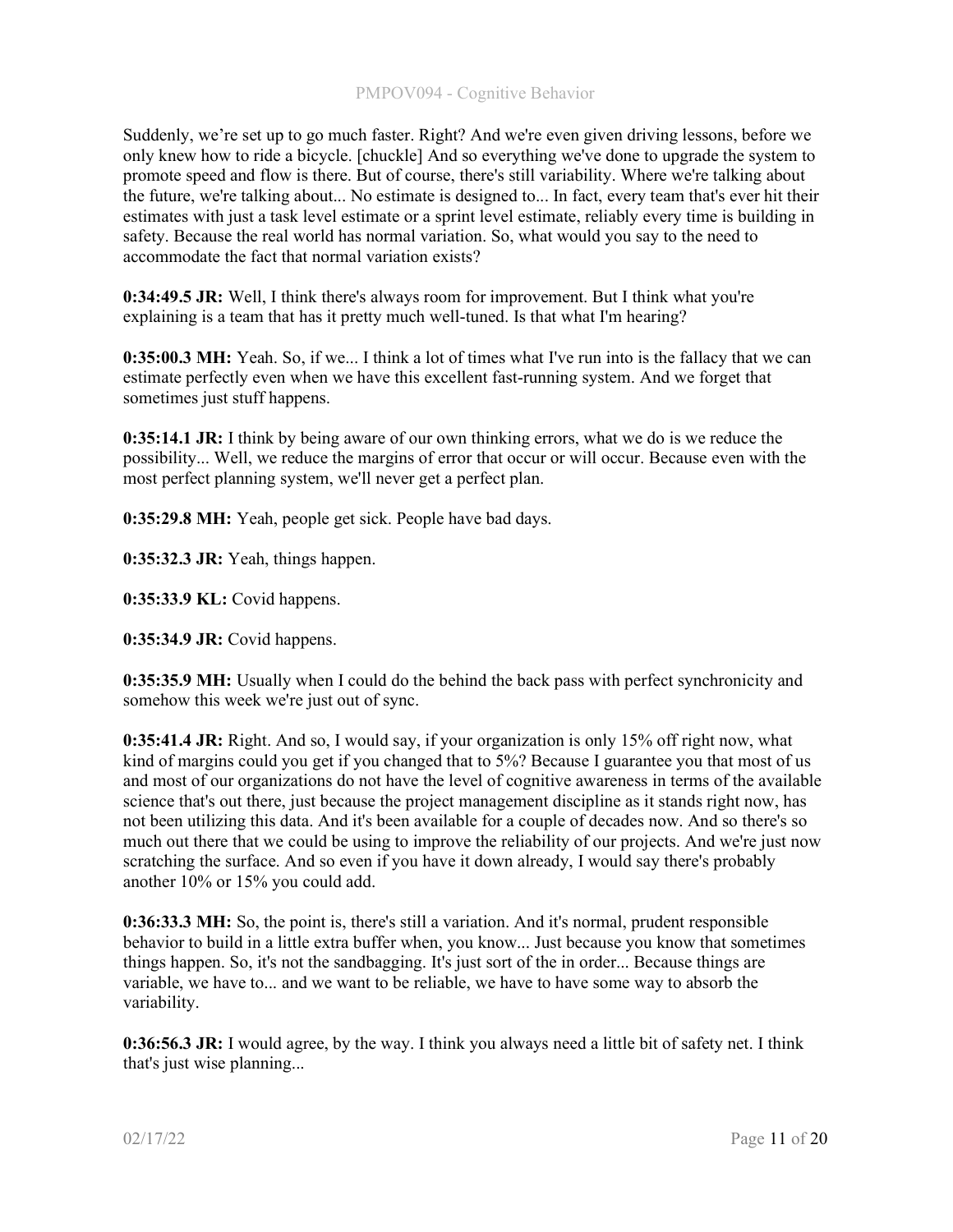# 0:37:05.4 KL: I'm going to lean in here with a little bit on this.

### 0:37:05.4 JR: Okay.

0:37:07.8 KL: From what I was reading in your plan, what I was reading in, again, some of the curated information that your institute passes around, so I do want to make sure we get to that. Cause I've enjoyed being in that space and want to get that out to our listeners to understand. But, Mike, I think I have a way of integrating at least a part of this in my brain. And I like where Josh is coming from this, and how you challenged it in the following way. No management science really should ever claim it has the one answer pinning down everything. And there's a reason, not because we're also... We're error-prone ourselves and we can be wrong. But it's simply this. There is a range of bad project planning that is happening out there relative to what happens in execution. I think what I'm hearing here is that one of the layers is, we are often wrong, if I understood correctly. We are often wrong. We're twisted. We're confused in what we end up doing sometimes. And what's insidious about it, and this is what turned me on to it a couple of years ago when I reached out to Josh the first time and listening to Freakonomics is, we are not aware often when we're wrong about what we interpreted, what we saw, what we interpreted or what we think our own behavior response is. So, I want to grant that there is variation.

0:38:20.0 KL: But that some variation is driven by us. And what's interesting about this topic is we don't even know it. One of the things that I'm reading is... I read through yours and I invite other PMs to go through it, cause we can't go through all the different heuristics that are happening. But frankly, the more mature, senior, seasoned we become in this, we are taking shortcuts that allow us to produce faster. But we are actually introducing forms of bias that are all over here. And there's real study on the more senior and the more confident you get, the actual farther variation you will have when there's a perturbation in the system.

0:38:54.2 JR: Yeah, so along...

0:38:54.5 KL: Because you're so sure you're not wrong. [chuckle]

0:38:56.8 JR: Right. Right. So, along that same line with experience and also talking about what you were saying about we don't have the awareness of our errors, we did a small informal study that I did over... It was about two months' time, and what I did is I looked at a series of projects and followed them through seven samples or seven different weekly forecast updates, and I listened to the project managers come to the meeting every week and they would explain what went wrong during execution that caused them to get delayed, so this group of projects, by the way, averaged 42% optimistic from week to week in their weekly forecasting. And so, I wanted to know one key thing, because the PMs would always say, and you hear this a lot, well, during execution, that subcontractor didn't show up, the resources weren't available, they mention all these things that are happening right now during delivery, it's not a reference to the plan, because remember the milestone is created out of those two things, you predict what you're going to deliver and then deliver on your prediction. But the problem is, is that we hyper-focus on what happened during execution that caused the milestone to go awry.

0:40:20.7 JR: So, I wanted to know from these PMs cause they were always bringing up things that happen during execution, and so I went and did the sample of these projects and found that of the 42% optimistic forecast that they were averaging 65% of the issues the PMs brought up, were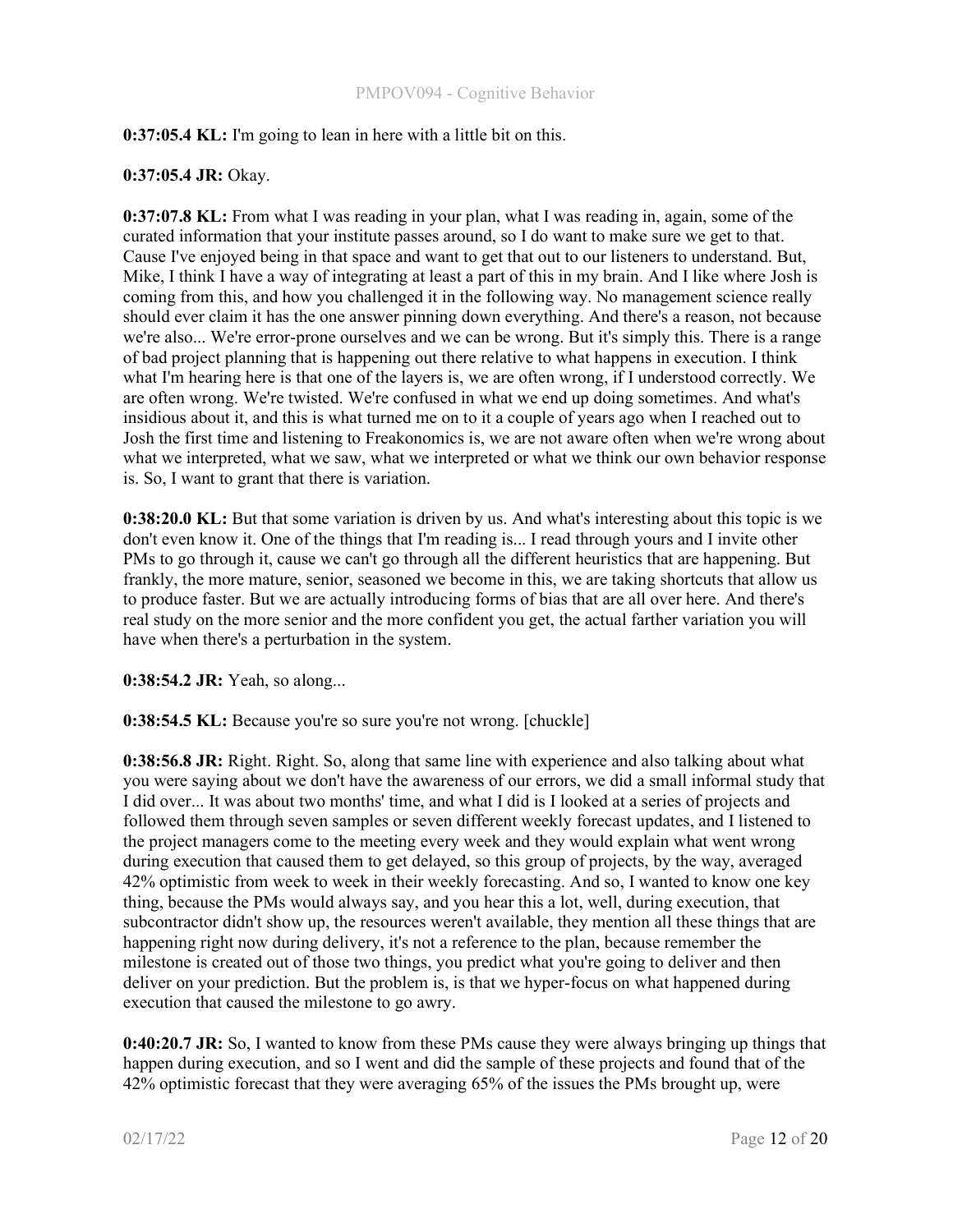actually predictable. Which means... So, for example, we showed up and we were going to dig this ditch, but someone else was already in the ditch, and we couldn't dig, but it had been on the schedule for two months, the resources weren't available, but there were other... But we knew if we had looked at the calendar that the resource wouldn't be available that week, but we didn't look at the calendar, right. So, 65% of the 42% optimistic was all due to bad predictions, but if on the surface... And this is where the awareness comes in. We often aren't unless we actually go dig and look. On the surface, it looked like it was all issues that happened during the execution phase, and that good planning and forecasting wouldn't have fixed the issue, when in fact, 65% of the issues were predictable.

0:41:26.0 MH: So, let me hone in right there and actually encourage our listeners to really absorb this one, okay, right, because this whole notion that you know... well, admittedly, a lot of the descriptions I've given of the smoothly flowing, very fast, reliable environment, they're hard to build and maintain. There's no question about it. They do exist and I've helped build some. But the reality is most organizations are far from that, there is some... At least some amount of chaos, there's almost always a heavy amount of overload right, emphasis on keeping people busy versus actually driving flow. And because of that, estimates are bound to be off, even if you could get rid of all of the biases you're talking about Josh, it's just such an inherently unstable environment, it's almost impossible. And so, the conclusion that I think a lot of people draw, and I think the Agile world is particularly guilty of this, and in fact, they're almost proudly, they almost proudly subscribed to what I consider a false notion that planning is a waste of time, and all you can really do is plan for the next sprint in front of you, and maybe you know, you could do sort of, some sort of longer-term road mapping, but that's just sort of a cartoon on a PowerPoint really.

0:42:46.2 MH: And so, let's just look at the things that are right in front of us, the work immediately at hand, and do our best trying to commit to executing that with some focus and flow, and I think you pointed out, Josh, that... like you said, so many of those things were absolutely foreseeable, somebody in the organization, maybe many people in the organization already knew that that resource would not be available in three weeks or whatever it is, right. We have ways to show all this like you said it's been in the plan for two months [laughter]

# 0:43:16.0 JR: Right.

0:43:16.6 MH: And so, I think this notion that, well, what's the point? Let's just give up. Planning is a waste of time is I think one of the biggest problems in project management today. Curious what you think.

0:43:25.9 JR: I 100% agree, and I'll add something to that. What do we think happened when all those resources showed up to do that job, and they could not do the job, there was waste because they had to be reassigned, they had to go to a different project if there was another project scheduled for the day. So, they probably ended up paying six hours times eight guys at \$50 an hour to stand around and wait for the next project because the project that they showed up to was not available or they couldn't start.

0:43:58.4 MH: Happens all of the time.

0:43:58.6 JR: And so that's... what is that? Six times eight times 50, that's waste, now if you... Any time you take a project like that and you say, well, planning isn't important or that predictions and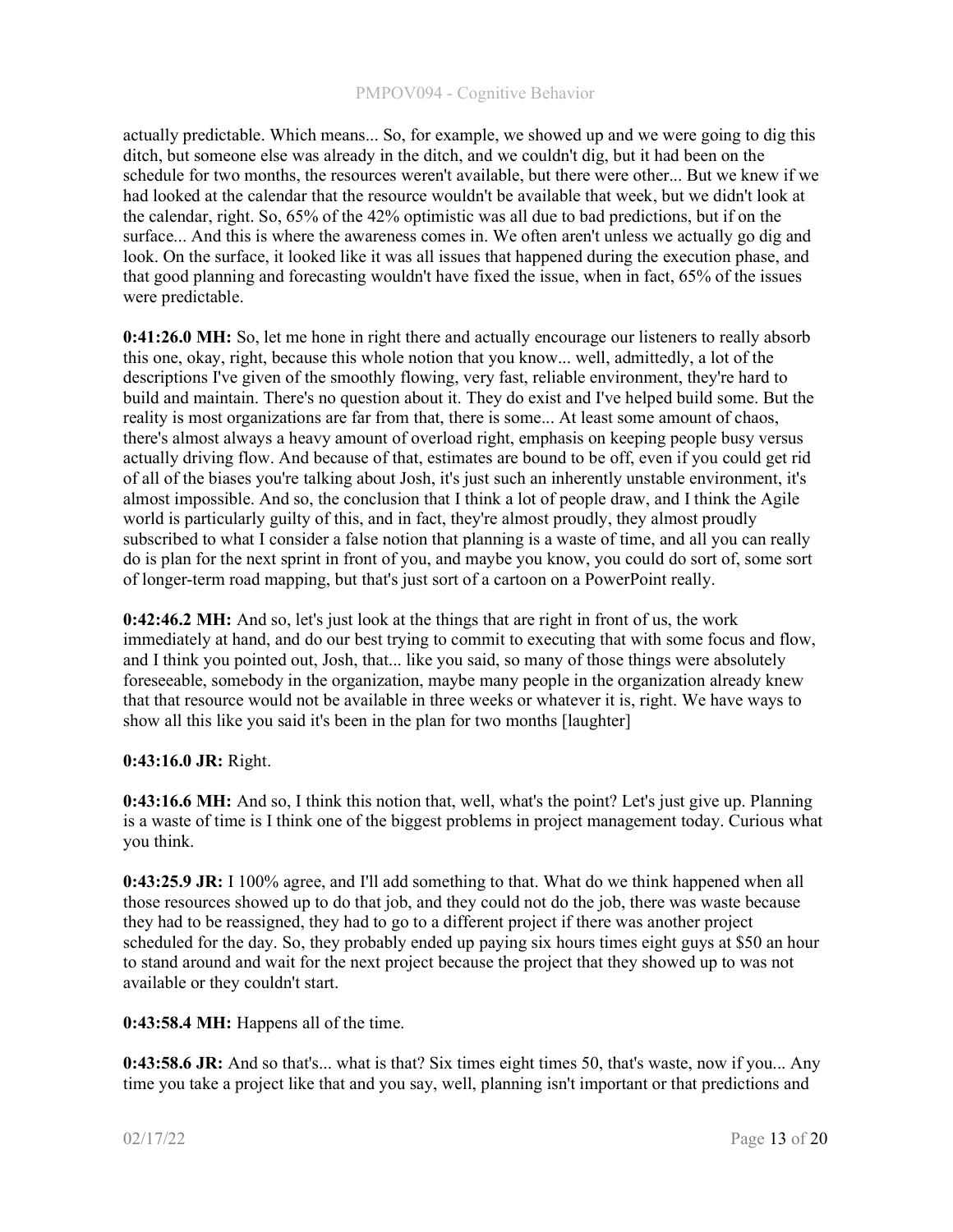forecasts aren't important cause the schedule is going to be what the schedule is going to be and it's going to cost what it's going to cost, in the end there is an absolute resounding, no, because good planning, you're actually reducing risk and reducing obstacles and aligning resources into time frames so that they can perform efficiently. It's like doing wedding planning, we would say, well, just everyone show up and hopefully the DJ will be there. Well, you're going to have a very, very angry bride when it comes time to have the wedding day. I love weddings because they're a perfect example. You have to have everything on cue.

## 0:44:46.8 MH: The due day matters.

0:44:48.6 JR: The due day matters, and if we put that kind of effort into our projects and we are open to clearing our thinking and reducing our thinking errors in a way that allowed that we actually get higher performing projects to actually cost less. Good planning costs less to perform.

0:45:08.3 KL: I want to lean in on some of this here too, with a quick plug, one of my very first podcast, go look it up, was with the Wedding Planner Association. The President of the Wedding Planner Association, she's brilliant at it. And that is a timeline that cannot move and it doesn't matter what you think is going on, and that... yes, they do get rain and things happen, and yet the timing cannot move, and so it's an interesting project scenario where scope can change, quality shouldn't change, but schedule cannot change, period.

### 0:45:36.7 JR: Cannot change, got you.

0:45:39.5 KL: So, it's an intriguing way to see the world, and I invite people to go listen to that. That was a shorter one. I want to slightly change this because of something else that we've been doing in the podcast here, we're talking about planning at the project level, and maybe with that team. I was intrigued again by some of the reading that some of the information you have flowing through your website over there, your institute, and take this back over to Mike for a second. One of the other problems is how the set or portfolio of projects, the decisions that leaders make about go, no-go, based on this planning. So where I'm going with this is this, Mike and I've talked a lot about planning as trying to get to understanding where your estimations are so that you could drive higher value, not just cost reduction, but understanding actually at this point in the plan, if we planned for more resources or planned for a different risk mitigation, we could actually possibly get more value, and it's the value of projects that we actually care about, not the accuracy of cost predictions or length prediction, it is actually the net. It's net, it's profit baby.

0:46:42.5 KL: It's how much goodness we're getting out of this, which is usually not owned at the project level, that's owned by the people who made the commitment of resources, that's why I'm going to elevate this up one level for us. I think the reason we need to get our planning right is so we can help drive better value, and so go see all the podcasts about value, because that's what we're talking about here, the golden triangle, not the iron triangle. We're trying to drive to more value. The other one is, go, no-go decisions, so the boss is sitting there going like, this one's a mess because you told me this, and this is what I'm experiencing. Right there what I found interesting in reading some of the work out of your institute, Josh, was that by having bad planning, that means the next set of decision-making can be wrong, and cognitive biases are in there as well, two classic ones. Sub cost policy. Well, we're already here this far, and that causes us at the portfolio level to make bad decisions possibly.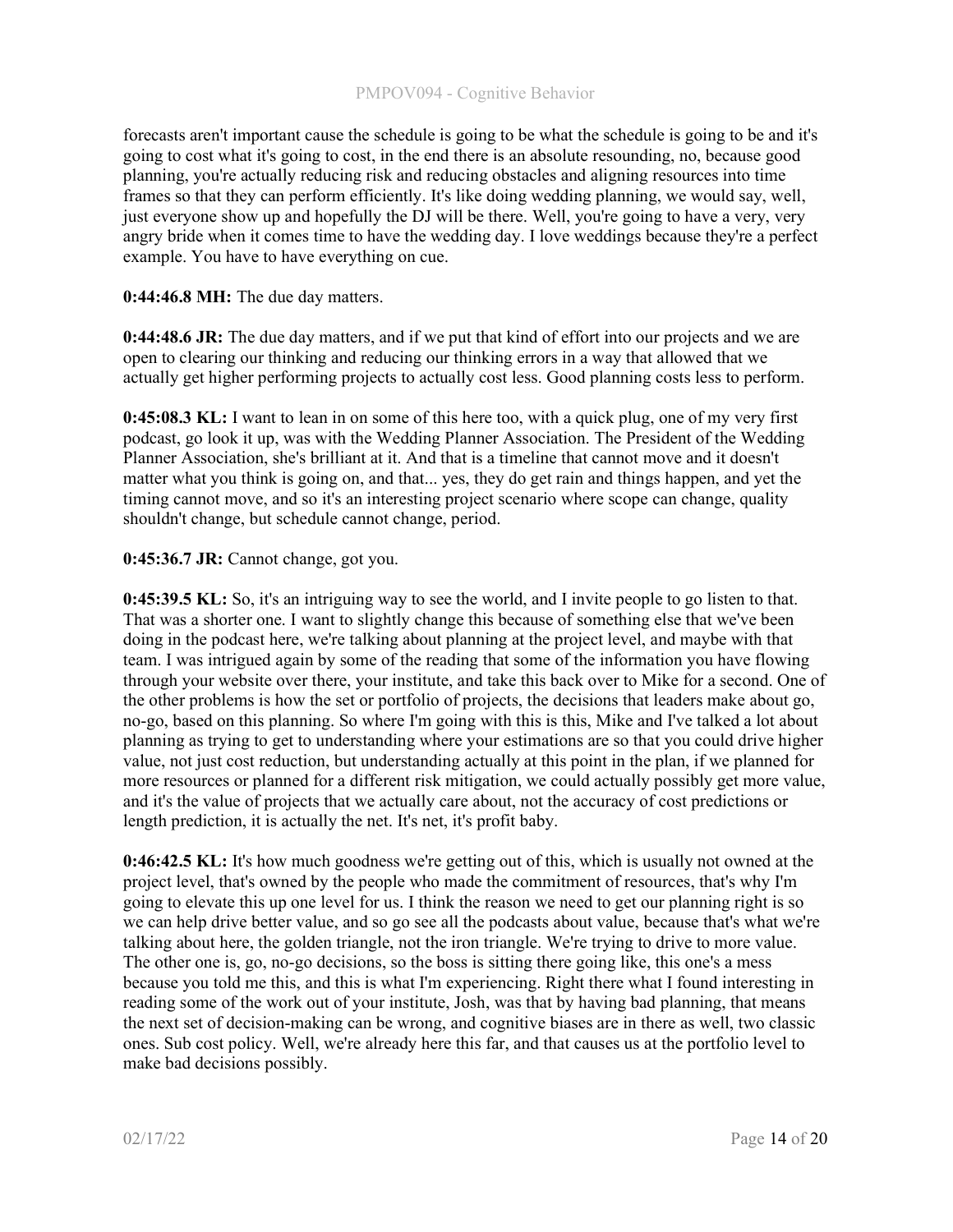0:47:35.3 KL: And then the second one is escalation of commitment, and I'm telling you, coming from an executive seat, that's a big one, cause I observe, particularly in my client-base, projects never die. They just go on bleeding. [chuckle] By that I mean cost. So anyway, that's what I found important. What do you think about that from the executive layer or from the managerial layer, there's an interaction with these teams and the larger system that they're in.

0:48:02.2 JR: I think it depends on who's experiencing the loss aversion because escalation of commitment is really highly associated with loss aversion. It's that loss of, like you said, my reputation or... it's that sinking feeling that I've done something and I've committed to something. And now I have to give it up. So, it's really highly loss averse, that's where you really need to go back to that psych safety piece, because if you have low trust and low psych safety in the organization, people are not going to be very willing to even bring up the possibility that that could be the case, that we're going to have to drop a project.

0:48:44.1 KL: I hadn't looked at it from loss aversion, but I want to bring this back to the top, that's condiment, that's his original work, which is our fear of loss is greater than our respect for the gain. It's not a one to one, losing \$10 is not the same as possibly winning \$10. We definitely fear the loss, and so you're right, this is all of us who have ever looked at a stock market that we invested in, some stock and we see it going down and we won't stop because that's a declaration that we lost 8%, but it could get better, it could get better.

0:49:13.5 MH: If it bounces back, I'm a winner.

0:49:14.7 KL: Cut your losses, right? You need to recognize that. It is so hard to do, and I don't even see it happening. Because here's what I do as a PM, trying to save the project, I start thinking of all the ways we could make it better, cause that's what we're hired to do, right, guys. We think through the problem. We're analytical, we address things, we balance them. I'm not even getting the fact that this is probably me just going, I don't want to just be called a loser right now. [chuckle]

# 0:49:38.7 JR: Right.

0:49:39.9 MH: So, I got a kind of a neat story that fits a lot of what you just said, Kendall, and I don't think I've ever shared this one with you before. I had as a client some years back, basically a small group physician type of office, it was an ambulatory surgical center, they did mostly elective surgeries, like orthopedic surgeries, help you with your knee or your shoulder or whatever, and they brought me in because they were profitable, but nowhere near as profitable as they thought they could be. And so, a couple of things, one, this notion of efficiency versus value, they had been so cost-conscious trying to boost their profits by cutting costs that they got rid of some of their excess capacity. And I thought, well, that's smart, right? Cause it was excess, but the reality was, if they got paid per completed surgery, which is exactly how they got paid, and of course, that's a value delivery moment for the patient for sure as well. So, everything's got a good alignment there if successful. Then some surgeries go much faster than you predict, some go much slower, so make sure you have enough orderlies and prep nurses and intake clerks, and insurance coding specialists and all the other stuff for when everything just flows perfectly on a given day, because man, that could be the one big payday that makes our month, you know?

0:50:53.7 MH: And we know there could be other days where the surgeries take five times longer than we think, and are complicated, and some of the orderlies will be standing around and the intake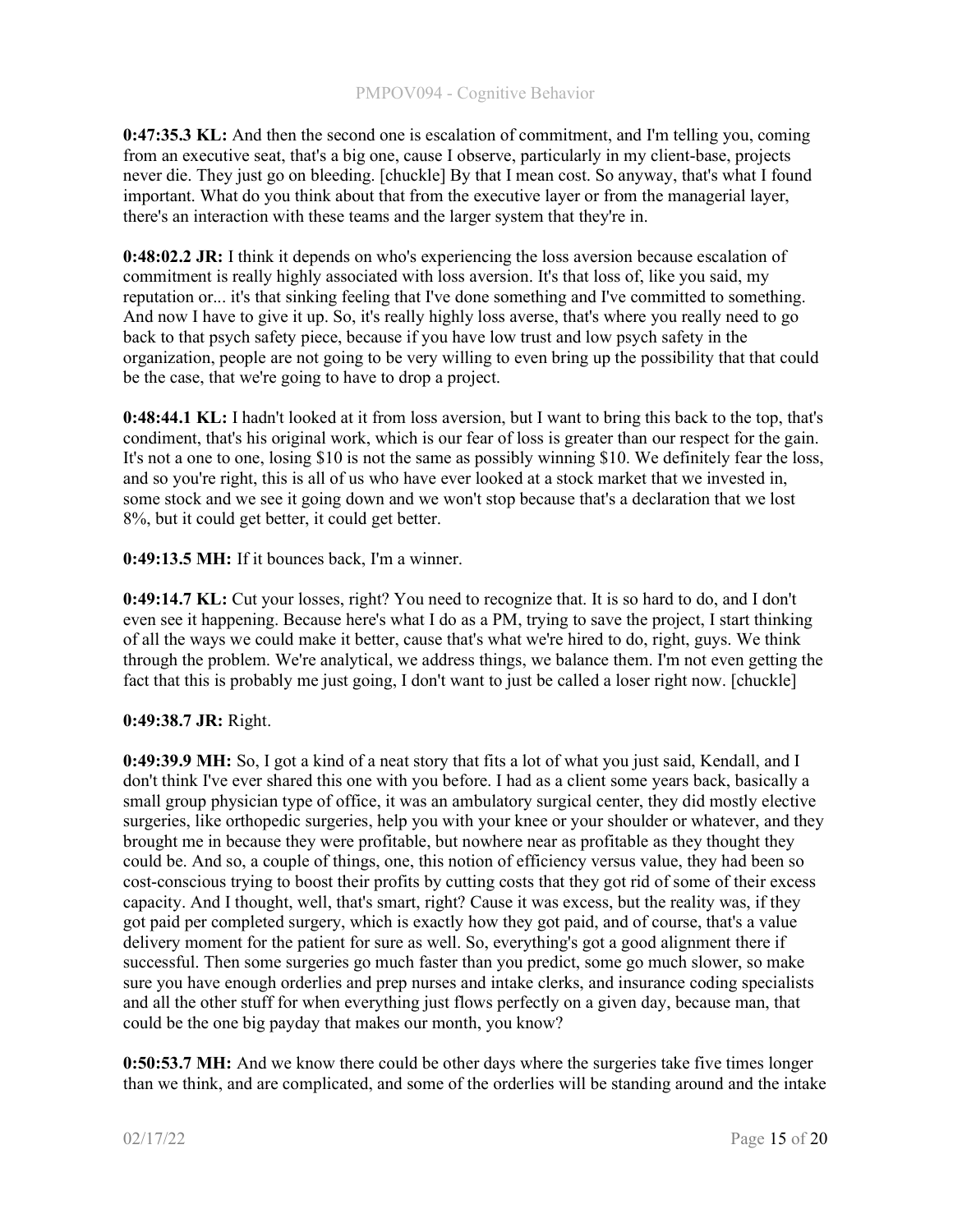clerical be sitting around. But that's okay, because what they learned was when they got rid of some of that excess capacity, their ability to exploit the upside was gone. And then worse, one of the orderlies would be out sick one day and, oh my god, now we only have one left or God forbid, zero left or, oh man, one had to rush home because there's a family emergency or they're just out on a smoke break and they thought the surge is going to take another hour, but it was done in five minutes.

0:51:25.7 KL: So, link that to how you're seeing it as a cognitive behavior or decision-making. It sounds like it became a decision not just planning.

0:51:32.7 MH: I will, in a sec, cause obviously there's a lot of normal variation there, so these guys were saying the flow of completions is what drives their bottom line, right? And more importantly, it drives their top line massively, so we can afford some excess capacity, in fact, that's how we get the top line much much higher. So, it's a much longer lever to drive the top line, right? And so, we don't care anymore. They did a fantastic mindset shift to say, we no longer care about cost, but we're getting \$4000 for each surgery and we could do eight of them a day, and there's three of us doctor, so that's 24 surgeries. We can more than make up for any inefficiencies because what's driving the value is the surgeon's time. You don't want the surgeon being the intake clerk, you don't want the surgeon cleaning up the OR between surgeries, you want the patient fully prepped, you want all the instruments fully sterilized, you want everyone actually standing around waiting for the surgeon, so the surgeon shows up, performs the surgery, moves on to the next one. And everything else is, by design, excess capacity, and we don't care about efficiency anymore. So, they got over there... You might call it bias... I don't know if it's technically a bias, the way Josh would think of a bias but sort of the... it's a mindset shift of efficiency versus effectiveness, right?

# 0:52:49.5 JR: Right.

0:52:50.1 MH: And also this notion of, there is a cadence here, it's not always predictable, it doesn't always follow a straight line, and oh by the way, sometimes to tie back in the whole notion of loss aversion and canceling projects, some patients would come in and for a variety of reasons, either their health had degraded, we thought they were ready for surgery, but now that they're on the operating table and we're starting to perform the surgery, we see that this patient actually is at great risk and we need to stop. Even though we've done all the work and done all the preparation, and we've reserved all this capacity from this whole team of people, and we don't get paid by cancelling surgeries, right? So, there's got to be a decision to cancel, and they said, we acknowledge that we individually are uniquely bad at that, we want to just follow through in the surgery because, hey, we're all here. And so, what they actually said was the only way they could figure out a way around that was to have the other group physicians come in and advise on the decision, and not only advise, but overrule, right?

# 0:53:50.5 JR: There you go.

0:53:51.1 KL: They're just on cost fallacy. They had invested their time and their experience points.

0:53:56.8 MH: Bingo. And so even their stats, I forget all the... I think they're called HEDIS Measures or some healthcare stats on successful outcomes of surgeries, whatever their percentage was, the number, the volume of surgeries that came out badly for the patient was reduced over 90%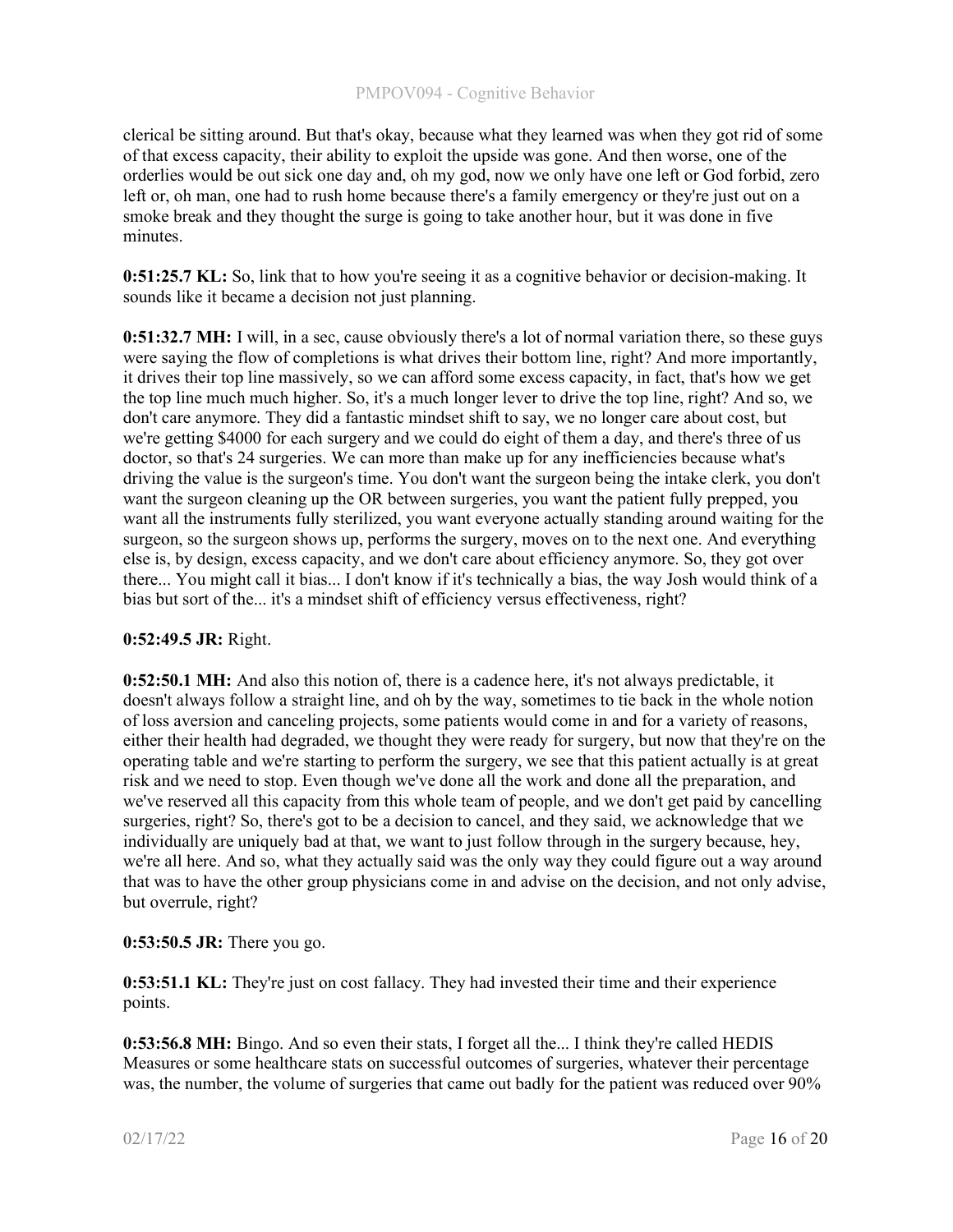by that one change. So, they got the flow rate up, the value way up, efficiency way down, and mistakes that impact real people reduce dramatically.

0:54:25.7 KL: So, it is around decision-making, the ability to make go, no-go decisions there is what we're really seeing. So that's another whole area then to push in there, and that was Mike Hannan our Theory of Constraints consultant. [laughter] You just got TOC-ed Josh. Well, it's not a bad thing. What do you think about that, Josh? When you hear that, that story line.

0:54:46.7 JR: Well, I like the way that they brought in an outside perspective. Because the outside perspective is oftentimes what can reduce the errors and the decision-making, that's why one of the... we have a section on NeuralPlan about planned facilitation. And it kind of addresses some of those same things, and some of the things we were talking about earlier about whether you're planning your own project or planning someone else's. And that what they find is that if you have someone who is asking the questions and facilitating the plan, you can reduce some of that bad decision-making that's associated with our own work. And so having a plan facilitator to ask and pull some of these questions out and give different perspectives can often reduce a lot of the errors associated with it.

0:55:35.1 MH: Also interesting, what triggered bringing in the other physicians was the OR nurse.

0:55:43.2 JR: Oh, interesting.

0:55:43.3 MH: The OR nurse had full autonomy to say time out.

0:55:48.0 JR: Yeah.

**0:55:48.0 KL:** Oh wow. So, you put the trigger in a different person.

0:55:49.9 MH: Yeah, and usually the surgeons are like gods, no one overrules the surgeon, no one upsets the surgeon. [chuckle] And they're the owners and the partners in this small firm too, by the way. But they all agreed, we can't have any one of us making that call.

0:56:02.2 JR: Did you know the Israeli army has an official role, and I don't know how they pronounce it in Hebrew, I don't know if you guys have ever heard of it, but it's like a devil's advocate role in their intelligence.

0:56:14.5 MH: Like a black hat.

0:56:14.6 JR: Yeah, and their job is essentially to ask the opposite questions and bring in the devil's advocate to essentially improve decision-making. By the way, Daniel Kahneman, Dan Ariely, I believe Amos Tversky, all those guys came from some of the Israeli Universities, they've got a lot of good decision-making science over there.

0:56:38.8 MH: The head of the... The guy that invented Theory of Constraints is Israeli, or was Israeli. [laughter] He was actually an Israeli physicist who said, "It's time to put the science back into management science."

0:56:50.0 KL: There you go. We're all swimming in the same place, well, I'm going to bring this to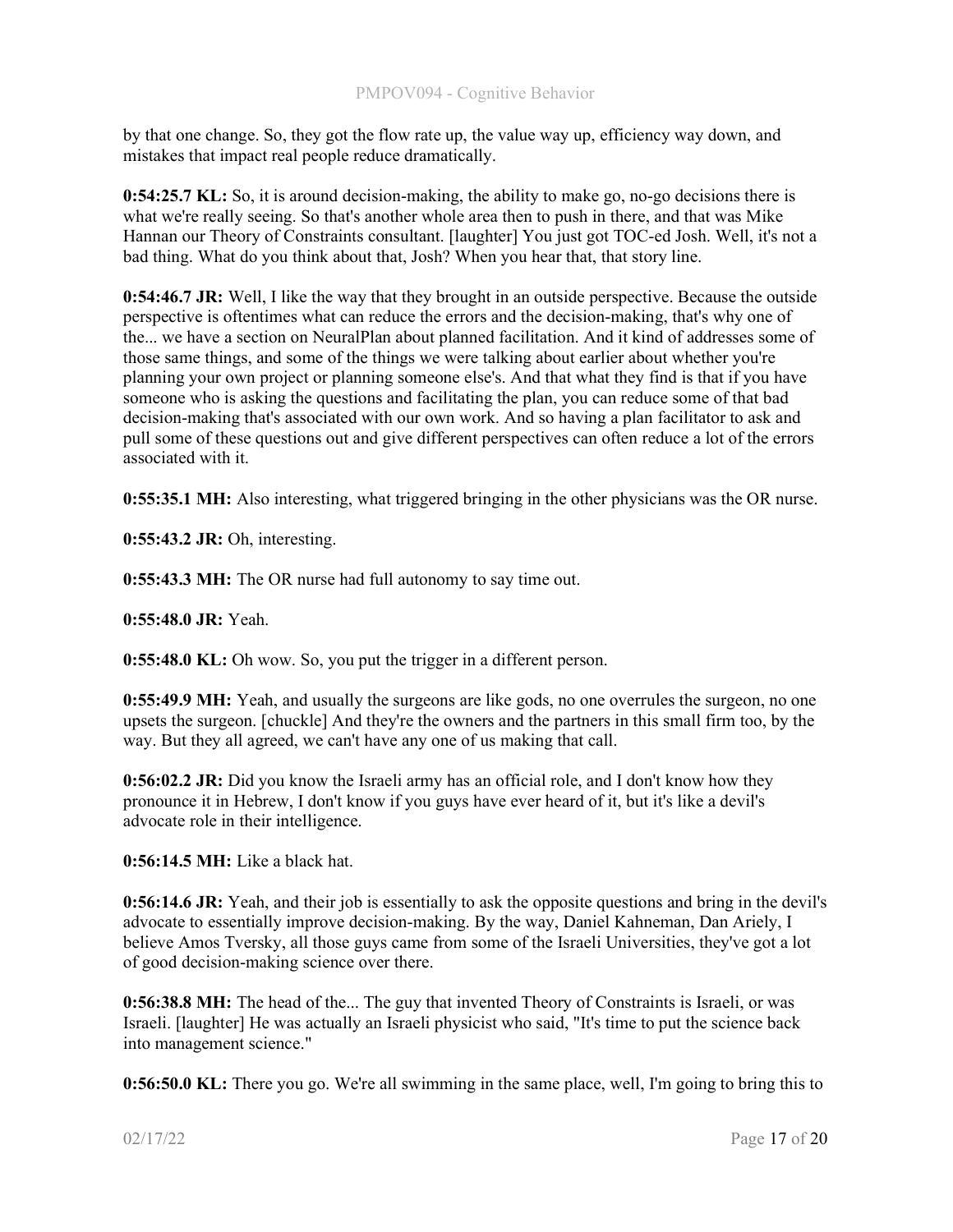a close here pretty soon here. There's so many other things that we could have hit when I'm looking at your site and some of the readings that you've got in there. So, here's what I want to ask you about that, Josh, as we close up here. Tell us about the institute, how people can get connected? More importantly, what do you see going on? Where is the next part of the study going? What can they get out of it by being engaged? Do you have some quick guides on change your planning this way, change your meeting management this way, change your risk analysis, this way? What's going on at the institute?

0:57:22.0 JR: So, well, first of all, I'd like to say, and this is just to kind of follow up a little bit on what you guys were talking about, the meaning of projects and value. We like to say, the institute is in the business or the science of delivering dreams. So, if you think about... a project is someone's dream or a business need. And we're bringing in science into project management where there wasn't some before, and so thus the science of delivering dreams. And so, I think projects fulfill 20% of the world's GDP, and it's not just the bottom line, it's not just, we got to go build this business need, sometimes it's creating a vaccine that's highly needed, sometimes it's cleaning water in a third world country and actually saving lives. And so, the more efficiently and effectively that we can deliver these human endeavors by recognizing the human factors, we can become more efficient and effective globally across the whole scheme of projects. And so, 20% of the GDP at \$16 trillion a year, if we can improve that by 5% or 10%, that's a couple trillion dollars more a year in global output and improving endeavors, human endeavors around the world.

0:58:43.9 JR: Whether it's creating jobs or saving lives or what have you, projects deliver a lot of things. And so, by recognizing the human errors and cognitive errors that are prevalent in all of us, or present in all of us, I think we can essentially start to deliver at a higher rate.

0:59:06.1 MH: We can solve world hunger, we really can. You've inspired me, Josh. [chuckle]

0:59:08.2 JR: Yeah, I think literally.

0:59:11.6 MH: And I don't think it's just 5% or 10%.

0:59:13.6 JR: Yeah.

0:59:14.0 MH: I think it's like double or triple.

0:59:15.8 JR: I'm hoping so. So, I think we're still at the beginning, but... And it's more than just teaching skills, it's redesigning project management around the brain. That's not just teaching skills, it's redesigning interfaces around human behavior, it's redesigning the way we measure things, both projects and human metrics called psychometrics, and it's redesigning our processes themselves. So, for example, in NeuralPlan, we have our own list of planning processes with new processes and resequenced processes, some that are common that you'll already recognize, but they're just in a different sequence. And so, it's not just teaching skills, it's also redesigning the processes themselves around human cognition. So, when we start looking at behavioral science, it's more than just, teach me to debias myself, teach me leadership skills, communication, emotional intelligence. It's so much deeper than that. It's looking at project management through the lens of the brain, and when we do that, we have to redesign everything, just the way behavioral economics did with traditional standard economics.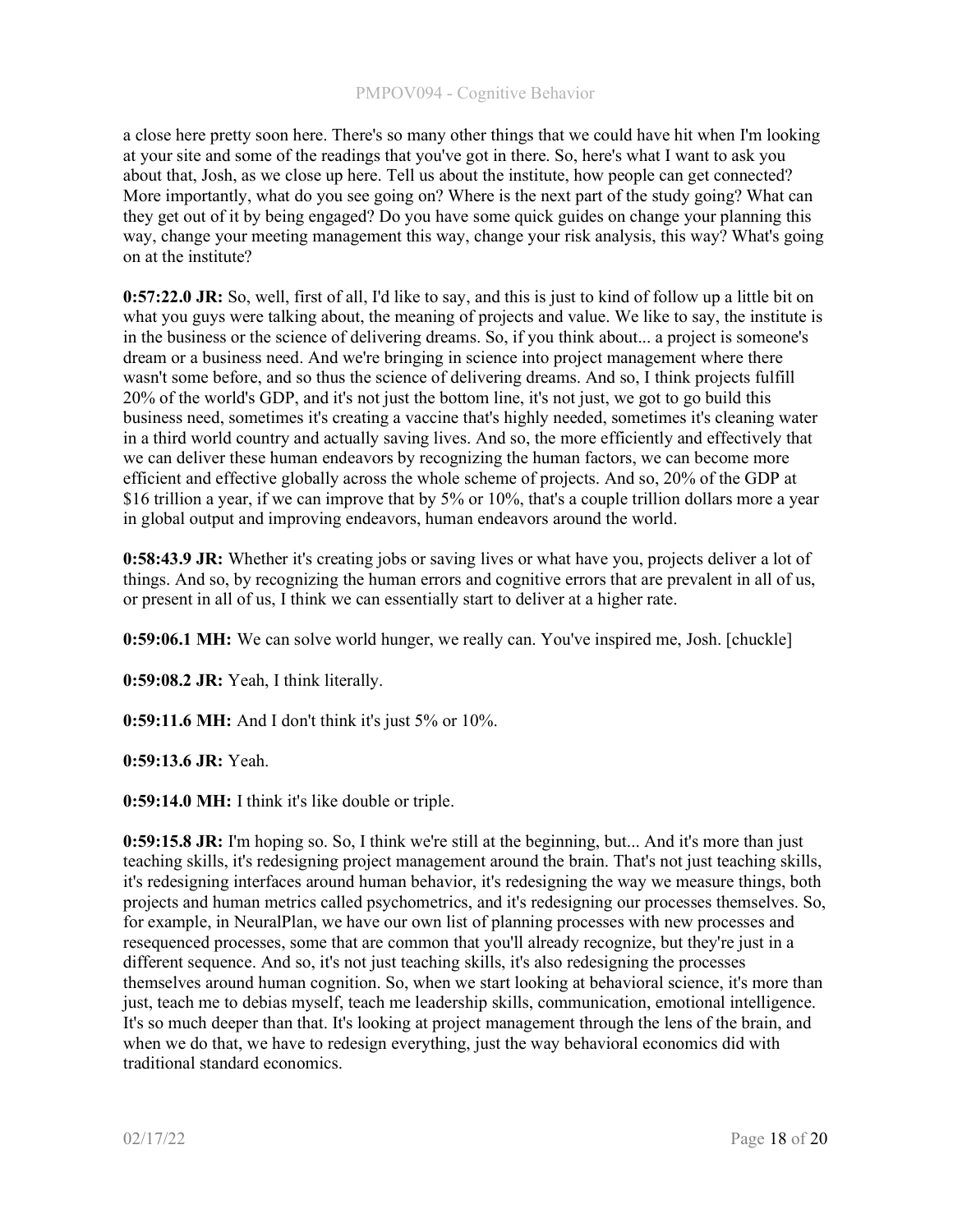1:00:30.6 KL: Are you still building out over there? Are you still adding to this? Is that part of what your user base is doing with you? How is it working?

1:00:37.7 JR: Yeah, so we founded the institute three years ago. You can go to the website. So, the formal website for the institute itself is nbpmi.com, that's the institute page, and now we've added the social component with a new membership site, which is at behavioralpm.com. And so, what we're doing there is bringing it... Trying to aggregate knowledge in smaller bits and pieces, obviously, and giving people exposure to give various resources that we've been able to find, podcasts, we'll have your podcast on there, for example, recommended books that are related to behavioral science and may apply to project management, articles, and then we also add evidence based sources from time to time, based... And you can find a lot of these on Google Scholar, etcetera, etcetera, but having a central clearing house for all of this. And then of course the first product that brings it all together is Neural-Plan, so that's at neural, N-E-U-R-A-L-plan.com, and that's the NPPQ certification which blends behavioral science with project planning forecasting and risk specifically.

### 1:01:56.8 KL: What's it cost? What's it cost?

1:01:58.4 JR: So, well, right now it's at about \$2000, we have it discounted about \$500 right now, so go out there and get it while it's still down. And we just finished that in April. It is based on over 250 evidence-based sources, so this is not anecdote and opinion, this is highly researched by myself and Dr. Shari De Baets, my co-author and others. And so over 250 evidence-based sources, there are over 40 videos in the course itself, and 350 pages, so a little bit of light reading, but there are pictures, so it's not all...

[chuckle]

1:02:38.0 JR: And of course...

1:02:38.5 KL: And we could be part of the dialogue though, right? On your website, cause I've seen people blog or sharing articles and things, is there a membership fee?

1:02:47.4 JR: Yeah. On the member... Right now, there is not a membership fee, so we're not...

1:02:50.8 KL: Oh, so get in while it's free still?

1:02:52.9 JR: Get in while it's free still, yeah.

1:02:54.7 MH: I joined earlier in the week.

1:02:58.3 JR: Yes. We just want to get people in there and get engaged. And so, the people who sign up now and get into the institute membership at behavioralpm.com will never have to pay membership fees later on. So, get in there while the getting is good there, so yeah.

1:03:13.2 MH: Hey Josh, you know you inspired me on something. Before we close, Kendall.

1:03:17.4 KL: Yeah.